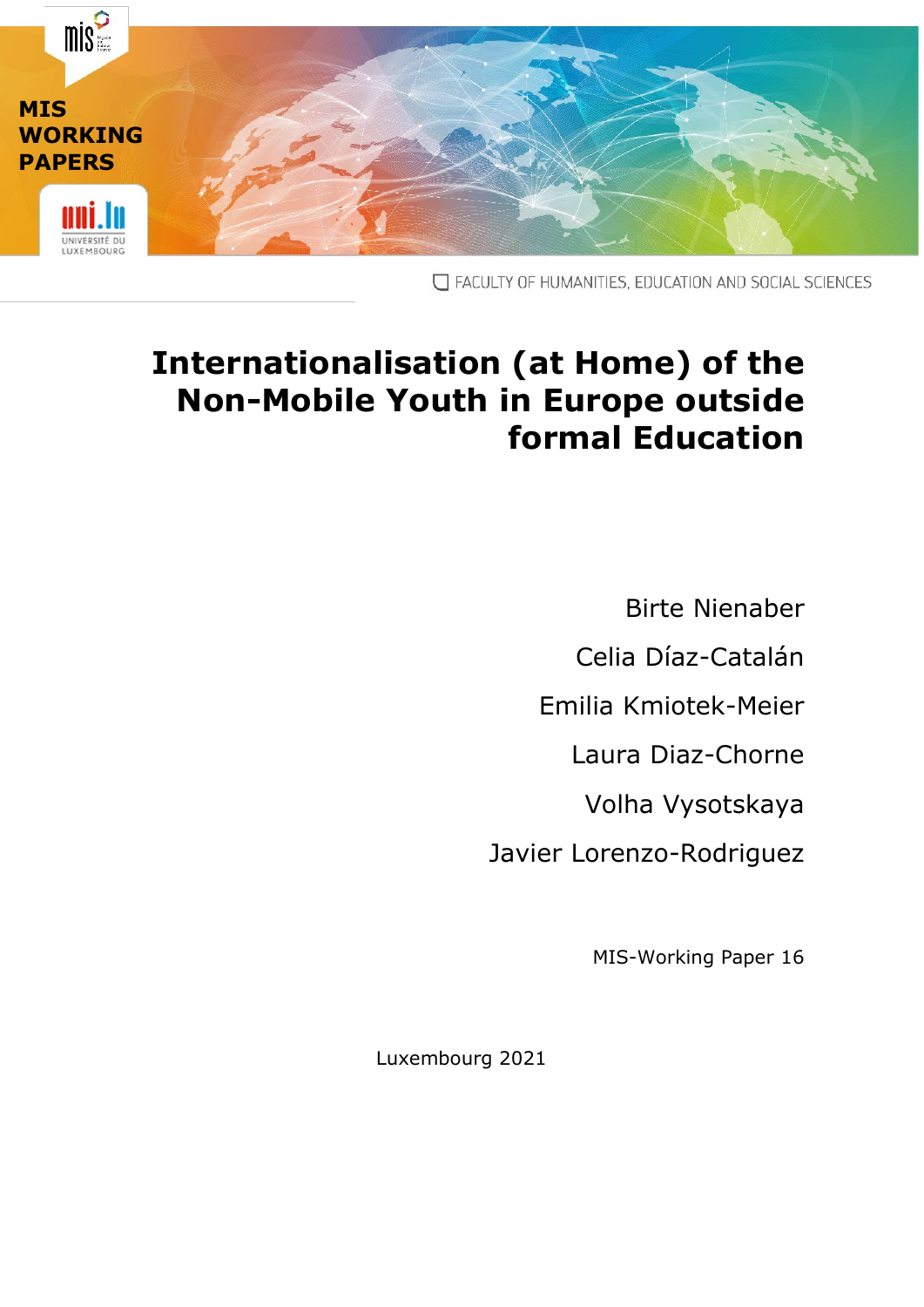MIS-Working Paper 16 (2021)

#### **Authors**

Prof. Birte Nienaber (corresponding author), University of Luxembourg, Campus Belval, Maison des Sciences Humaines, Department of Geography and Spatial Planning, 11, Porte des Sciences, L-4366 Esch-Belval, Luxembourg, [birte.nienaber@uni.lu](mailto:birte.nienaber@uni.lu)

Prof. Celia Díaz-Catalán, Complutense University of Madrid, Somosaguas Campus, 28223 Pozuelo de Alarcón, Madrid, Spain, [celdiaz@ucm.es](mailto:celdiaz@ucm.es)

Dr. Emilia Kmiotek-Meier, University of Luxembourg, Campus Belval, Maison des Sciences Humaines, Department of Geography and Spatial Planning, 11, Porte des Sciences, L-4366 Esch-Belval, Luxembourg

Present address: University of Cologne, ProfessionalCenter, Albertus-Magnus-Platz, 50923 Köln, Germany, emilia.kmiotek-meier@uni-koeln.de

Laura Diaz-Chorne, Professional Association of Political Scientist and Sociologists, C/ Ferraz, 100 - 28008 – Madrid; Spain, laura.diaz@colpolsoc.org

Dr. Volha Vysotskaya, University of Luxembourg, Campus Belval, Maison des Sciences Humaines, Department of Geography and Spatial Planning, 11, Porte des Sciences, L-4366 Esch-Belval, Luxembourg, volha.vysotskaya@uni.lu

Prof. Javier Lorenzo-Rodriguez, Carlos III University of Madrid, 28903, Getafe, Madrid, Spain, javier.lorenzo@uc3m.es

#### **Contact MIS**

University of Luxembourg Belval Campus – Maison des Sciences Humaines Key Research Area MIS – Migration and Inclusive Societies 11, porte des Sciences L-4366 Esch-sur-Alzette [mis@uni.lu](mailto:mis@uni.lu) | [www.mis.lu](http://www.mis.lu/)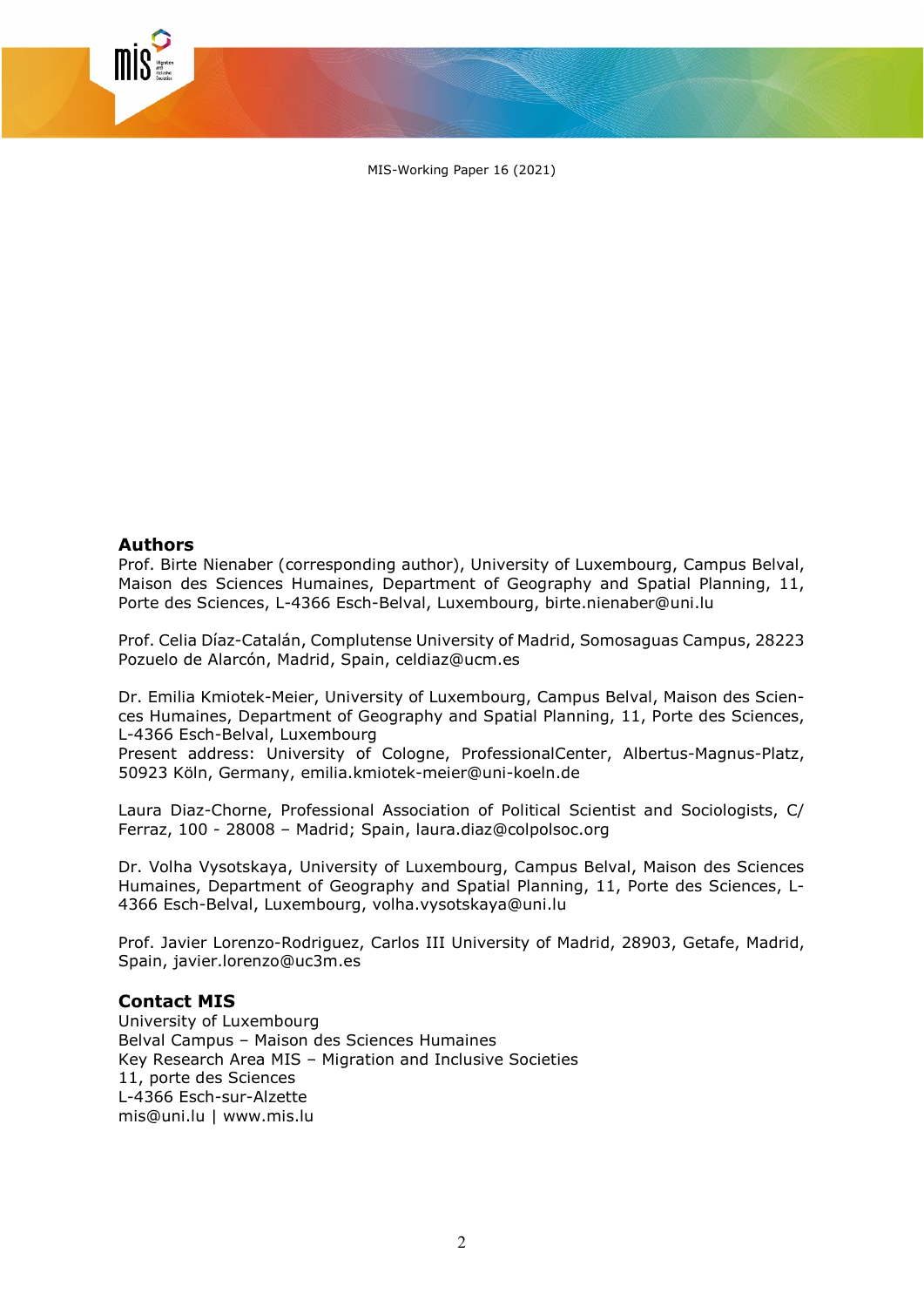

## **Internationalisation (at Home) of the Non-Mobile Youth in Europe outside formal Education**

## **Keywords**

mobility, non-mobility, youth, internationalisation, Europe

## **Acknowledgement:**

The research from the MOVE project leading to these results has received funding from Horizon 2020 under Grant Agreement N° 649263.

## **Abstract**

Mobility is often mentioned as one main aspect of "internationalisation". However, little is known about the internationalisation at home of non-mobile young people outside formal higher education. In the post- COVID19- era, mobility might remain limited and immobility becomes the rule. Therefore, internationalisation at home plays an important role in times of restricted mobility. To what extent are non-mobile people internationalised? Which factors favour this internationalisation amongst the non-mobiles?

We develop a comprehensive index which empirically tests whether and to what extent nonmobiles, become internationalised at home. The answers of 3431 non-mobiles respondents between 18 and 29 years old from six EU countries are analysed.

First, we review the concept "internationalisation at home". We present an empirical measure of internationalisation at home consisting of three dimensions 1) foreign language skills i.e. English; 2) multicultural way of living; 3) information about foreign countries. Linear regression models are used to empirically explain which factors influence the internationalisation at home of the non-mobiles on the individual level, using their socio-demographic and social embeddedness, as well as controlling for the country level.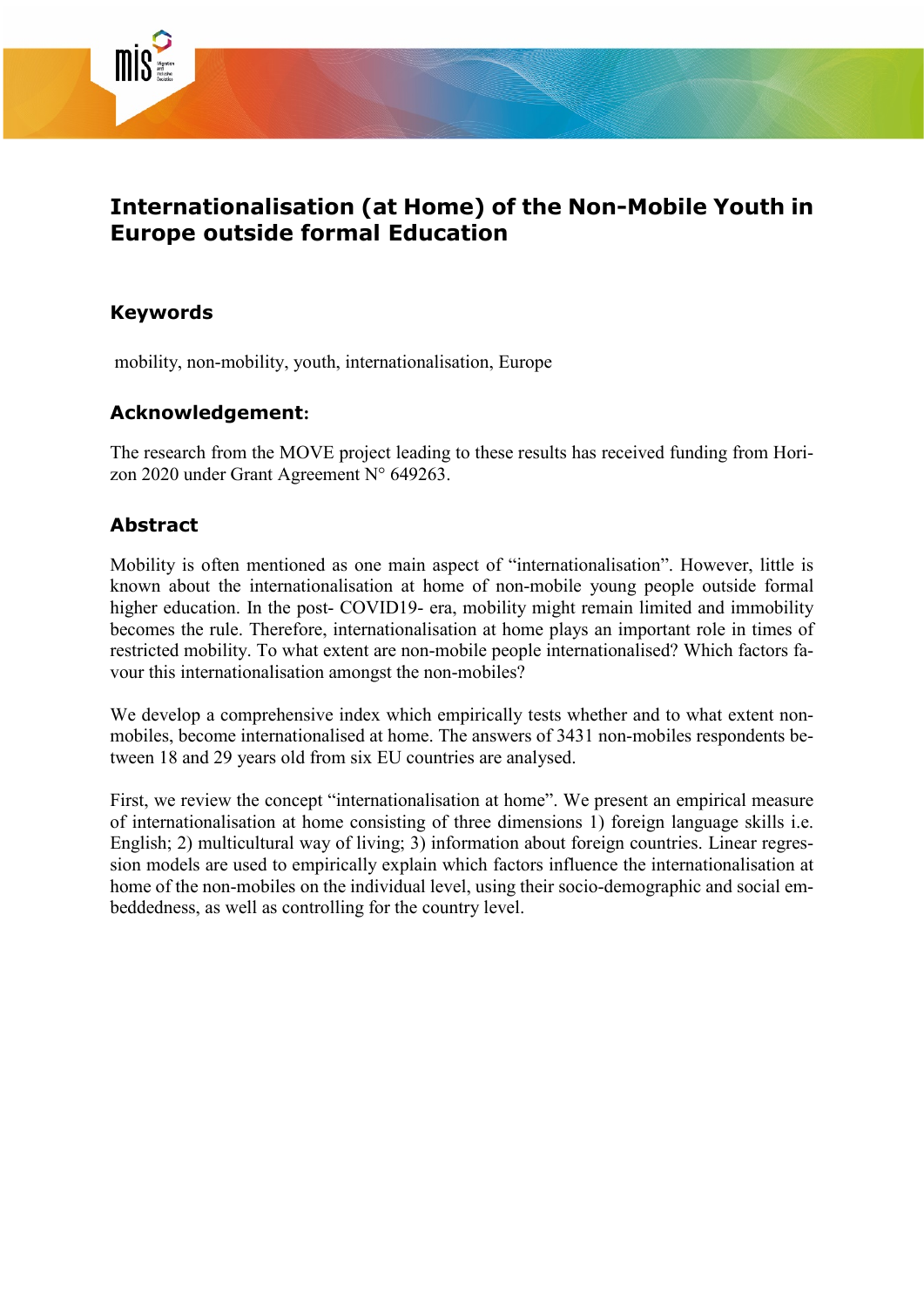## **1. Introduction**

Internationalisation is increasingly seen as a part of everyday life and an important advantage for today's labour markets. For instance, education is becoming more and more internationalised (i.e. Van Mol 2017; King and Raghuram 2013) since national labour markets seek people with an international outlook (e.g. Jones, Coelen, Beelen and de Wit 2016) who possess rich cultural capital (Cairns 2017) and various soft skills (Yoon 2004; Heath 2007; Roman, Muresan, Manafi and Marinescu 2018). Mobility is often mentioned as one main aspect of internationalisation and a formal and informal added value for future employability of young people (Kelly 2013; Wiers-Jenssen 2011; Fernández-Araiz 2017). Yet, "The 'normality' of this phenomenon lies only partly in the increased number of people actually going abroad" (Weichbrodt 2014, 9) as "immobility is still the rule" (Van der Velde and Van Naerssen 2011, 219).

During the 1980s and 1990s the term internationalisation – especially in higher education and in the European context – referred mainly to geographical mobility (Nilsson 2003; Wächter 2003). Wächter (2003, 7) states that from 1995 on "[m]obility was still a central concern, but it was no longer the be-all and end-all of the internationalisation project." This can be seen as the first starting point of "internationalisation at home". This concept stems from the field of higher education and refers to "…the purposeful integration of international and intercultural dimensions into the formal and informal curriculum for all students within domestic learning environments" (Beelen & Jones, 2015, 69). "Internationalisation at home" thus integrates people, organization and curriculum by internationalizing all different parts of higher education without geographical mobility (Nilsson 2003; Wächter 2003). "Internationalisation at home" has in fact become so important that it is one of the goals of the EU 2020 Growth Strategy (de Wit, Deca and Hunter 2015), which acknowledges that not all people can be geographically mobile due to financial, social, health, and family constraints, etc.

The European Commission states three key priorities on "internationalisation at home" in higher education institutions (HEI): to "capitalize on international experiences of the staff of HEIs, aiming to develop international curricula for the benefit of both non-mobile and mobile learners; to increase the opportunities offered to students, researchers and staff to develop their language skills, particularly local language tuition for individuals following courses in English, to maximize the benefits of European linguistic diversity; develop opportunities for international collaboration via online learning" (European Commission 2013).

Young people are thus "expected to incorporate mobility options into their life plans" (Robertson, Harris and Baldassar 2018, 203) Indeed, today 90% of young Europeans (15-30 years) consider it important to have some experience abroad while in fact only about 25% actually manage to organise a study or work exchange abroad (Eurobarometer 2018). Can it be deducted that job prospects are comparatively better for this small group of young Europeans? What would that mean for the 75% of non-mobile young Europeans? Those who have not the opportunity or the wish – be it due to financial, language or other personal reasons – to be geographically mobile? Are they able to incorporate international aspects in their CV – actively or passively through their internationalised surroundings?

*Increasing significance of "internationalisation at home"*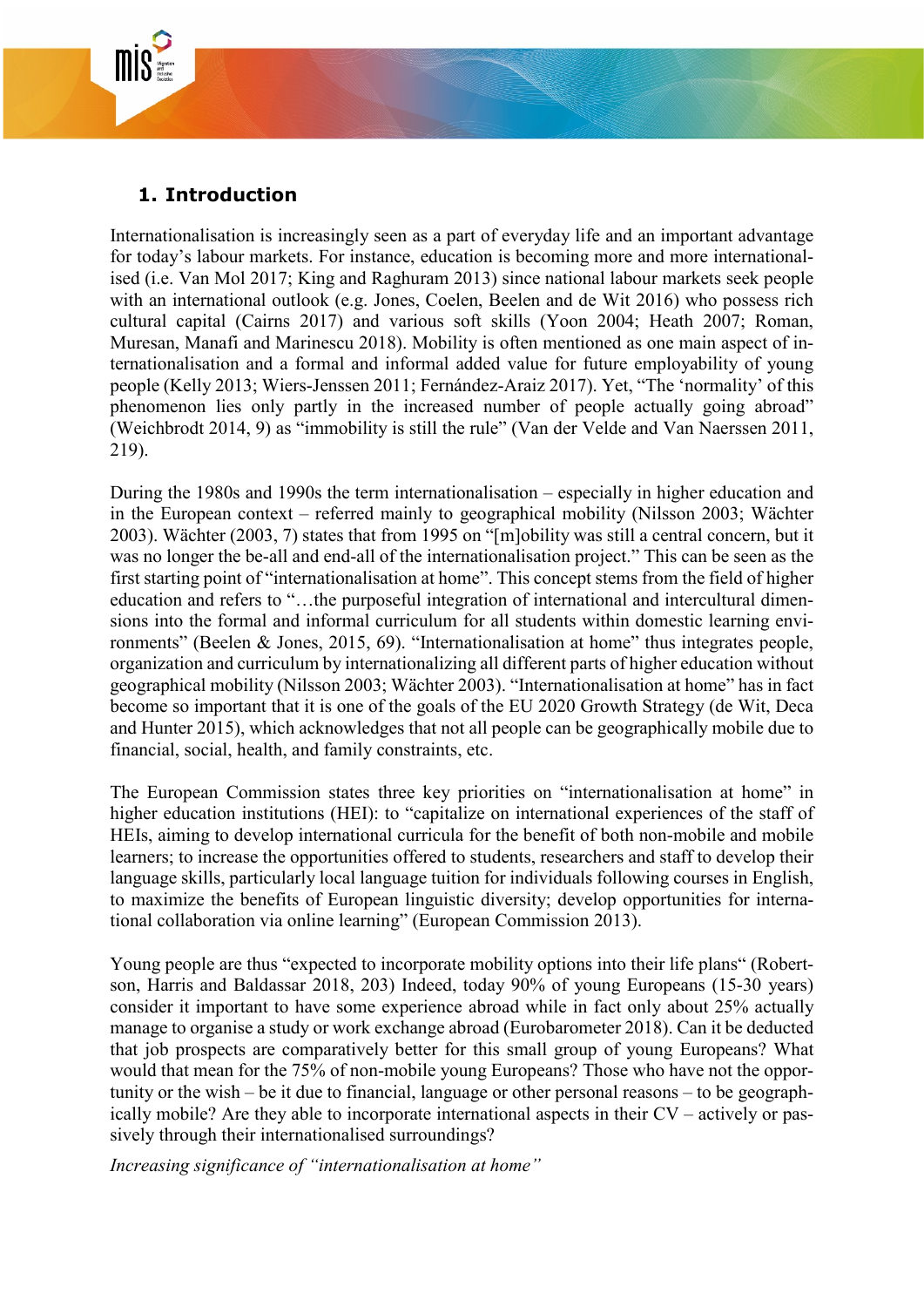

In the (immediate post-) COVID19- era, spatial mobility remains limited. Therefore, "internationalisation at home" plays an important role in times of restricted mobility as it can provide particularly youth with effective tools to improve their prospects for work and education. Nonetheless, while "internationalisation at home" of non-mobile populations has not been given wide attention in the literature, scientific research on "internationalisation at home" outside higher education is even scarcer. Particularly in the European context it is important to understand how and to what extent cultural, social, political, information channels or even financial aspects produce an international environment for non-mobiles. The rising relevance of "internationalisation at home" poses new questions. Can internationalisation be detected for the non-mobile European youth? Do mobility experiences of ancestors (e.g. parents) support the internationalisation of non-mobiles? Could non-mobiles be "internationalised at home" if they do not pursue higher education? Which leads to our main research question: To what extent are non-mobile people internationalised? And which factors favour internationalisation amongst the non-mobiles?

This paper aims to shed some light in this regard by providing an empirical approach to measure "internationalisation at home" with an analysis of the factors that influence "internationalisation at home" of non-mobile young people. We have developed a comprehensive index, which empirically tests whether and to what extent non-mobiles become internationalised at home. This index is based on data from the H2020-Project MOVE, which conducted a survey of 5499 respondents between 18 and 29 years old from six countries (Germany, Hungary, Luxembourg, Norway, Romania and Spain). We selected the 3431 non-mobile participants, meaning those who have never been abroad more than two weeks for reasons other than tourism or visiting relatives. This criterion has been applied, as two weeks is a common time frame for many mobility programs (pupil's exchange, vocational training, voluntary work) in the countries studied.

As a first step, we review the concept of "internationalisation at home". Then, following theoretical approaches of Beelen and Jones (2015) and Nilsson (2003), we present an empirical measure of "internationalisation at home" consisting of three dimensions. Afterwards, four linear regression models are used to empirically explain which factors influence internationalisation at home of non-mobiles at the individual level by using their socio-demographic characteristics and their social embeddedness, as well as controlling for the country level.

## **2. "Internationalisation at home" outside formal (higher) education – a conceptual framework of internationalisation of nonmobiles**

The use of "Internationalisation at home" as instrument to stimulate internationalisation and international experiences of non-mobiles has significantly grown. However, despite its popularity, the term is quite heterogeneous and mostly focused on higher educational research (Teichler 2017). Knight (2004) distinguishes between three different definitions: (1) international and intercultural concepts in curricula and teaching, (2) inclusion of international development and trade into curricula and (3) the globalization in education. She also clusters the rationales of the importance of internationalisation (at home or abroad) in four groups: "social/cultural, political, academic, and economic" (Knight 2004: 21). Yemini (2015) proposes that internationalisation should be viewed as "the process of encouraging integration of multicultural, multilingual, and global dimensions within the education system, with the aim of instilling in learners a sense of global citizenship" (p. 21). Beelen and Jones (2015) argue that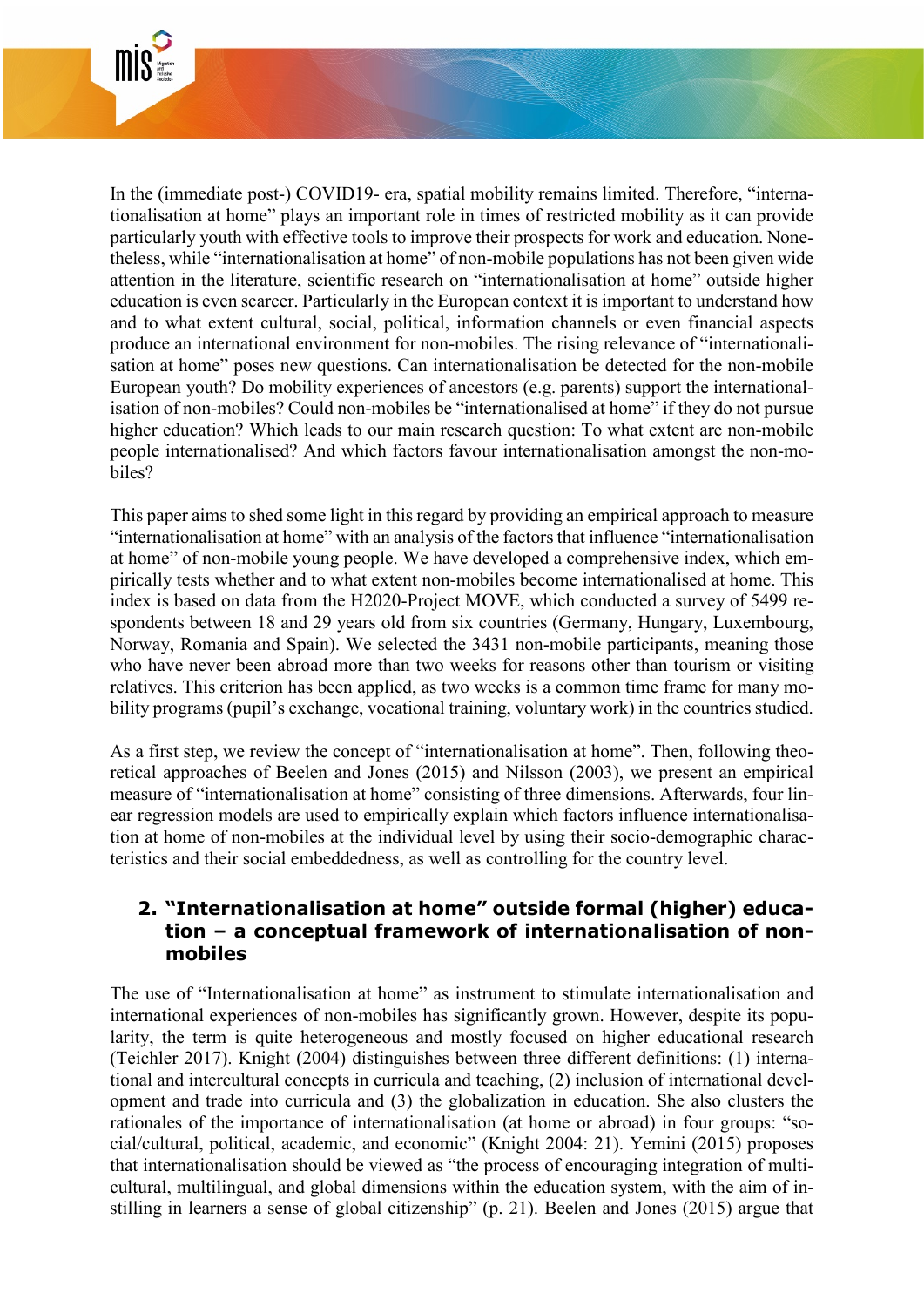

internationalisation should not be seen as a didactic concept in itself, but as a toolbox to develop international and intercultural competencies (s. also Thomas 2008).

#### *Exploring "internationalisation at home" beyond formal higher education*

Most of the "internationalisation at home" -research has been conducted with respect to higher formal education (e.g. Wächter 2003; Nilsson 2003; Robson, Almeida and Schartner 2017; Hoffman 2003; Watkins and Smith 2018; Prieto-Flores, Feu and Casademont 2016). This research however, holds the view that there are more layers to internationalisation and particularly to "internationalisation at home", which need to be explored.

Departing from "internationalisation at home" through education, Nilsson (2003, 31) for instance, argues that "internationalisation at home is any internationally related activity with the exception of outbound student mobility". Internationalisation brings together international (language skills, particularly English, knowledge of international political, economic, social situation and developments) and intercultural competencies (understanding, respect for people with a different cultural, social, ethnical, etc. background) (Nilsson 2003, 36). In addition, others emphasise individual socio-cultural characteristics, ranging from ethnic, religious to social class aspects (Harrison 2015) as well as technological enhancement facilitating and speeding up the internationalisation process (Joris, van den Berg and van Ryssen 2003) – including nonformal education activities. Wächter (2003) emphasises processes, which also include international experiences and contacts (such as e.g. foreign languages, interculturality) outside university campuses or schools and which need to be bundled with informal parts of learning and education (e.g. intercultural encounters). Together, these add to the rich array of "internationalisation at home" as exemplified by vocational education and training (Tran, 2012) or entrepreneurship (Jaklič and Karageorgu 2015; Turunen and Nummela 2017).

Jaklič and Karageorgu (2015) highlight the fact that expatriates and non-nationals support internationalisation in enterprises as one aspect of "internationalisation at home" in non-formal learning environments. This shows that internationalisation has also a demographic aspect. Allport's (1954) contact hypothesis deals with the contacts different cultural groups have within a society and how this affects interculturality and intercultural competencies (see also Jon 2013; Otten 2000; Thomas 2008). Local diversity, for example enhanced by getting in contact or meeting with ethnic groups at the local level, can lead to internationalisation at home, argues Knight (2003).

Murphy-Lejeune (2002) argues, on the contrary, that the difference between spatially mobile and non-mobile people lies in the "mobility capital" as a sub-component of human capital, which can only be achieved by one's own mobility experience. Kaufmann, Bergman and Joye (2004) also refer to the connectedness of social and spatial mobility and view it as a form of capital. Regardless, people who remain in their countries of origin do not necessarily suffer from a lack of international contacts. In a globalized world, where international mobility incorporates economy, social behaviour (e.g. migration or tourism) but also information and communication technologies, non-mobiles are often part of international networks (Hannam, Sheller and Urry 2006, 2-3; Herz, Díaz-Chorne, Díaz-Catalán, Alice and Samuk 2019).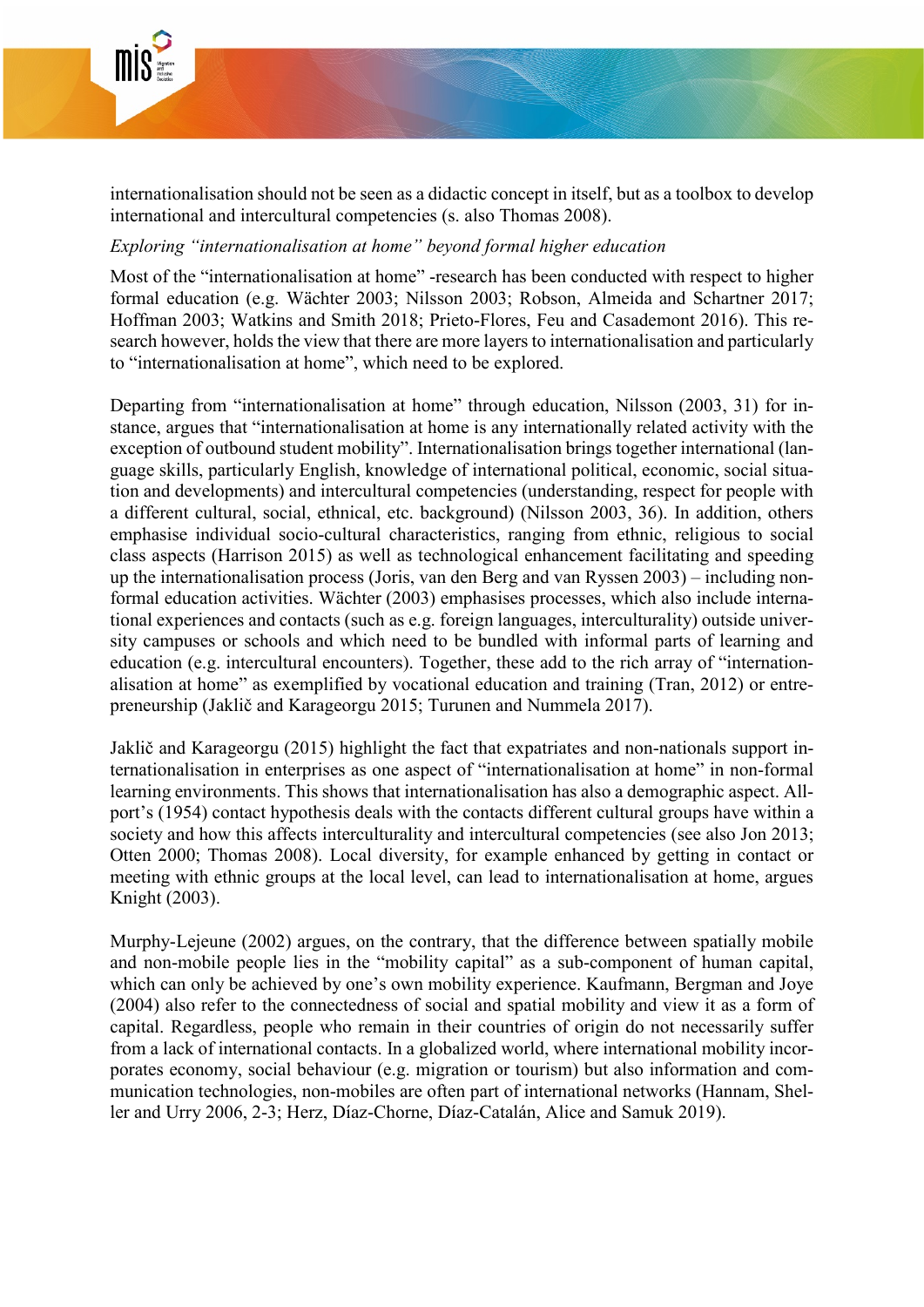

## **3. An empirical approach to measure factors favouring internationalisation at home**

Since the literature on internationalisation of non-mobiles is scarce, we will resort to literature on mobile populations as a starting point to track down factors relevant for mobility and explore their transferability to processes of "internationalisation at home". We will begin by formulating and explaining the hypotheses around "internationalisation at home".

*Hypothesis 1: Higher education facilitates internationalisation among non-mobiles*

*Hypothesis 2: Socio-economic background impacts internationalisation among non- mobiles*

Previous research confirms that a family's socio-economic background is relevant for any kind of mobility as well as lack of it. The higher the educational level of the parents, the higher the probability for the children of becoming mobile students (Jahr and Teichler 2007; Lörz and Krawietz 2011). Particularly a mother's occupational status and level of education show significant influences (Findlay, King, Stam and Ruiz-Gelices 2006). Students, whose parents earn less, also have a smaller probability to participate in student exchanges (King and Ruiz 2003), as scholarships do not cover all expenses (Van Mol and Timmerman 2014). Additionally, many students from very disadvantaged backgrounds may not be attracted by an international educational experience as they might be unaware of its added value (DiPietro 2013). Based on the relation of social and spatial mobility (Kaufmann, Bergman and Joye 2004), we deduct that socio-economic factors play a role for non-mobiles as well and especially in their "internationalisation at home".

*Hypothesis 3: Internationalisation at home is often facilitated and supported through social networks: friendship with people who have mobility experience strongly encourages internationalisation at home for non-mobile young people.*

The link between social networks and cultural capital is crucial for understanding mobility processes (Massey, Arango, Hugo, Kouaouci, Pellegrino and Taylor 1993) –including impacts on those who leave and those who stay. Strong ties with partners, children, other relatives, and close friends influence the decision to become mobile in the first place (Moskal 2014; Ryan, Sales, Tilki and Siara 2009). Friends, (virtual) peers, members of shared social networks, etc. provide "key information central to final decision-making process[es]" (Beech 2015, 336) on mobility. Therefore, mobility in itself is seen as a part of a peer-effect among young people (Brooks and Waters 2010). Mobilities realised by others often inspire their close environment to do the same. We hypothesise that a family's migratory background as well as peer connections with mobiles (face-to-face and virtual contacts) might lead to more "internationalisation at home".

*Hypothesis 4: Migration links to parents' and other relatives' home country support internationalisation at home.*

Parents' earlier migration experiences increase the likelihood of children's own migration in the future (Donato and Sisk 2015) and may be used as strategies later in life as well as behavioural repertories (Massey, Arango, Hugo, Kouaouci, Pellegrino and Taylor 1993; Van MolSnel, Hemmerechts and Timmerman 2018). Thus, migratory background and mobility experience of family members directly impact the decision of young people to move (Brooks and Waters 2015; Ryan 2011). Attachment and connection to parents' and grandparents' roots becomes possible through materialisation of their shared migration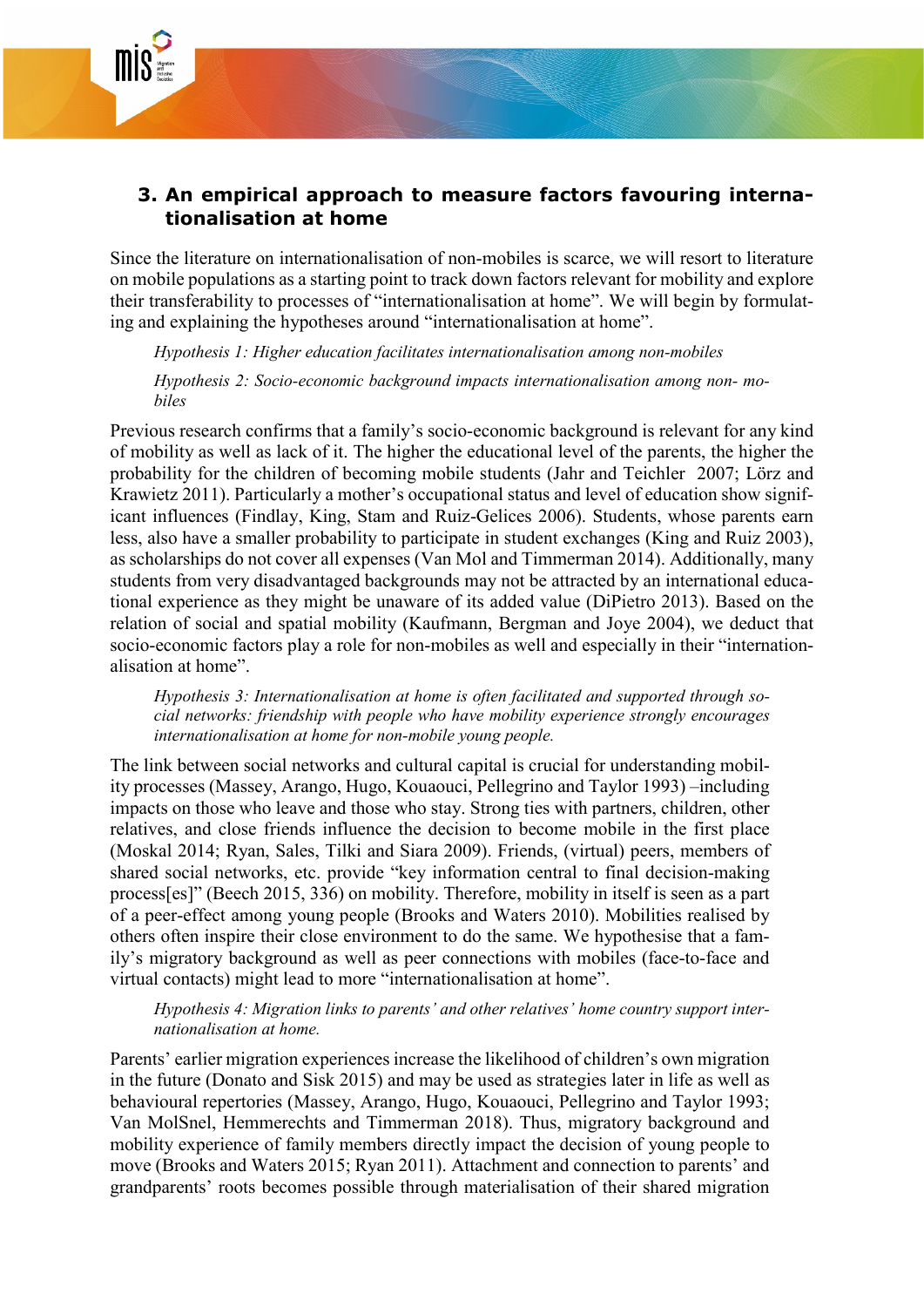

history. Sometimes visits to their relatives' home country (Haikkola 2011), summer vacations in the family house (King, Christou and Ahrens 2011), or learning the parents' native language (re)connect children with their parents' country of origin (Wang 2016). To others, the connection exists even without visiting their parents' home country as the bond in the destination country can also be established through various transnational practices, ranging from composing songs about the homeland (Glick Schiller 2004) to the reproduction of traditions and ceremonies of rites of passage (i.e. weddings, food) (Wise and Velayutham 2008). A migration background of the parents and grandparents has also been related to greater cosmopolitanism (Cuenca and Araiz 2017). Hence, by codifying the traditions of their parents and their communities, younger generations will have more exposure to international affairs through TV, radio, or digital media while maintaining more contact with additional and different cultures, traditions, foods, etc.

*Hypothesis 5: A stronger cosmopolitan identity increases the probability of being internationalised at home.* 

Cosmopolitanism conception in this article is based on: "an identity as a 'citizen of the world' or to challenge existing conceptions of national identity (Myers, Szerszynski and Urry, 1999). In that sense we found few 'global citizens'. On the other hand, we also take the conception of cosmopolitanism as a practice (Szerszynskiand and Urry 2002), understanding the disposition to:

- "extensive mobility in which people have the right to 'travel' corporeally, imaginatively and virtually and for significant numbers they also have the means to so travel
- the capacity to consume many places and environments en route,
- a curiosity about many places, peoples and cultures and at least a rudimentary ability to locate such places and cultures historically, geographically and anthropologically
- a willingness to take risks by virtue of encountering the 'other' "

#### *Hypothesis 6: More travels abroad increase the likelihood of being internationalised at home.*

Muxel (2009) showed that European identity is based more on emotion (a feeling of solidarity, shared cultural heritage, etc.). It is especially generated by the use of information and communication technology and transnational networks (not strictly linked to mobility) among young people and less by "civic elements" (institutions, European passport, etc.) (Muxel 2009, 154). This identity is tied to a cosmopolitan vision of the public sphere that transcends the limits of the nation-state. In this respect, some authors speak of the formation of a "new" transnational identity or European cosmopolitanism (Thiel 2016, 174). We believe that this transnational European identity closely linked to a cosmopolitan vision, which is characterised by understanding the world as a whole, by universal ethics and an openness to people of different places and countries. Related to that, travel abroad experiences may increase the likelihood of being internationalised at home.

*Hypothesis 7: The country of origin impacts the process of internationalisation at home for non-mobiles.*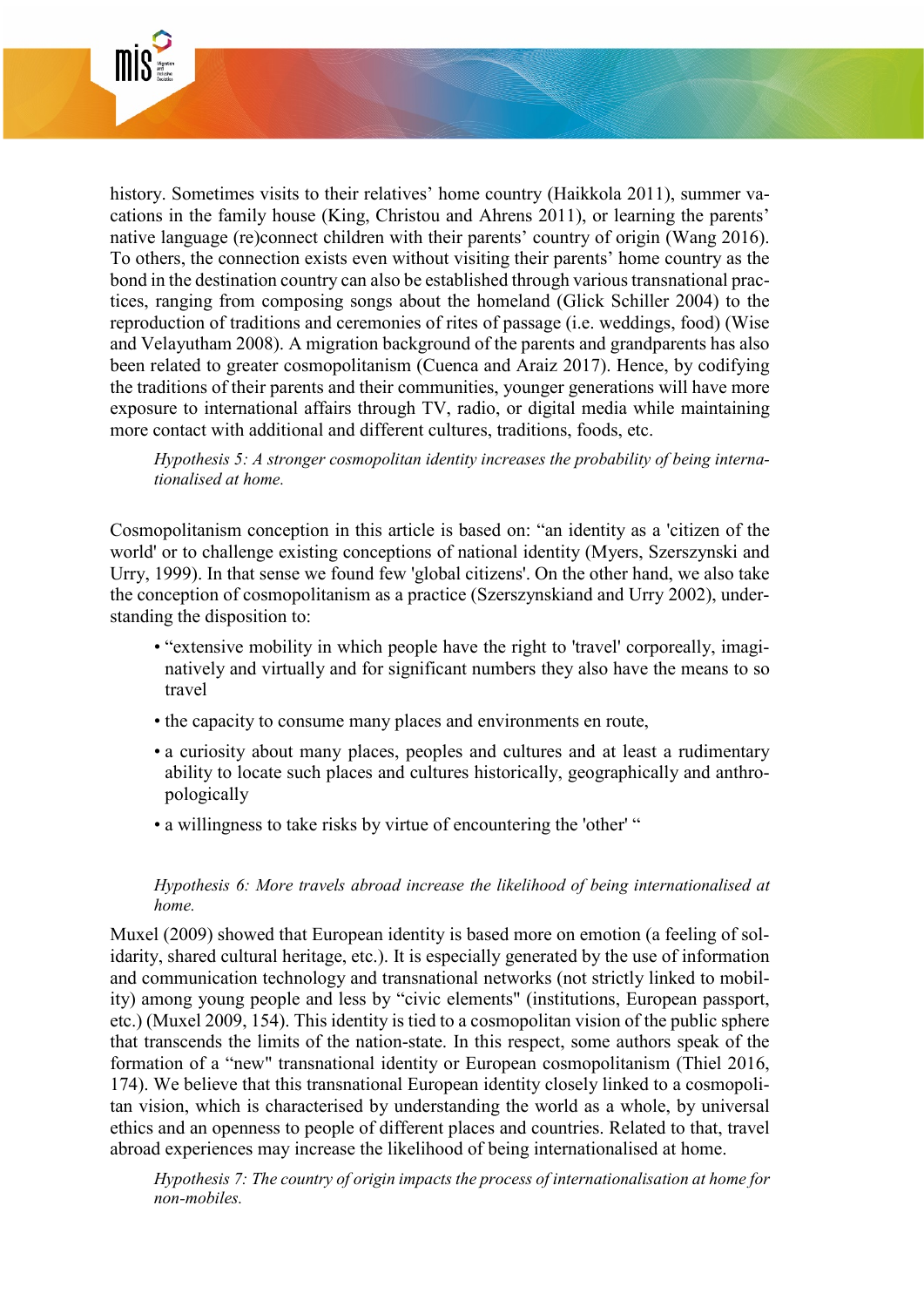

Standards of living, welfare regimes, political situation as well as mobility, emigration and immigration contexts impact mobility as well as "internationalisation at home". We argue that the economic situation has an impact on youth mobility, as it was the case in Spain during the financial crisis (high mobility) and in other countries, such as Luxembourg where long-term mobility is less common due to a strong economy (Hemming, Tillmann and Reißig 2016). A low ratio of student outgoing mobility, as for instance, in Hungary (Rodrigues 2013, 8) might hinder internationalisation at home, while domestic policies as well as several official languages may also contribute to multilingualism in a country as these factors create openness towards other countries, cultures and the world. Furthermore, countries with a high percentage of working migrants, cross border workers, or seasonal temporary workers often favour the internationalisation of residents in the receiving countries (Ardic, Christen, Helstholm, Pavlova, Skrobanek and Vysotskaya 2017).

## **4. Data and Methods**

In order to understand how non-mobile young people (can) become internationalised at home, we created an "internationalisation at home" index, based on the conceptualization framework of non-mobiles we have introduced in the previous section. The index is used as a dependent variable in a set of linear regressions models against a set of explanatory factors with the aim of testing the aforementioned hypotheses. We test each of the dimensions that compose the index against the same set of explanatory factors to see how they are contributing to "internationalisation at home" for non-mobile young people.

Both, the index and the independent variables, are taken from the data and the questionnaire developed within the H2020-Project MOVE[1.](#page-8-0) A cross-sectional online panel survey (n=5,499) was carried out with the aim of studying mobility perceptions of young people from 18 to 29 years living in 6 European countries: Germany, Hungary, Luxembourg, Norway, Romania and Spain. Focusing on "internationalisation at home", we selected non-mobile respondents who have never been abroad more than two weeks for a reason other than tourism or visiting relatives, which account for  $62.4\%$  of the sample (n=3,431), with strong variance among countries (see table A1 in appendix).

## 4.1 Operationalisation

## *4.1.1 Index Internationalisation at Home*

As "internationalisation at home" of non-mobiles takes place on different levels, we created an "internationalisation at home" index (IHI) with three sub-dimensions following the definitions by Beelen and Jones (2015) and Nilsson (2003). Hence, the IHI consists of

a) an international cultural approach ('INTCULT'),

<span id="page-8-0"></span><sup>&</sup>lt;sup>1</sup> The data can be found online as of 1<sup>st</sup> April 2019 in the [GESIS datorium.](https://datorium.gesis.org/xmlui/handle/10.7802/1636) Please consult this page for any further methodological details.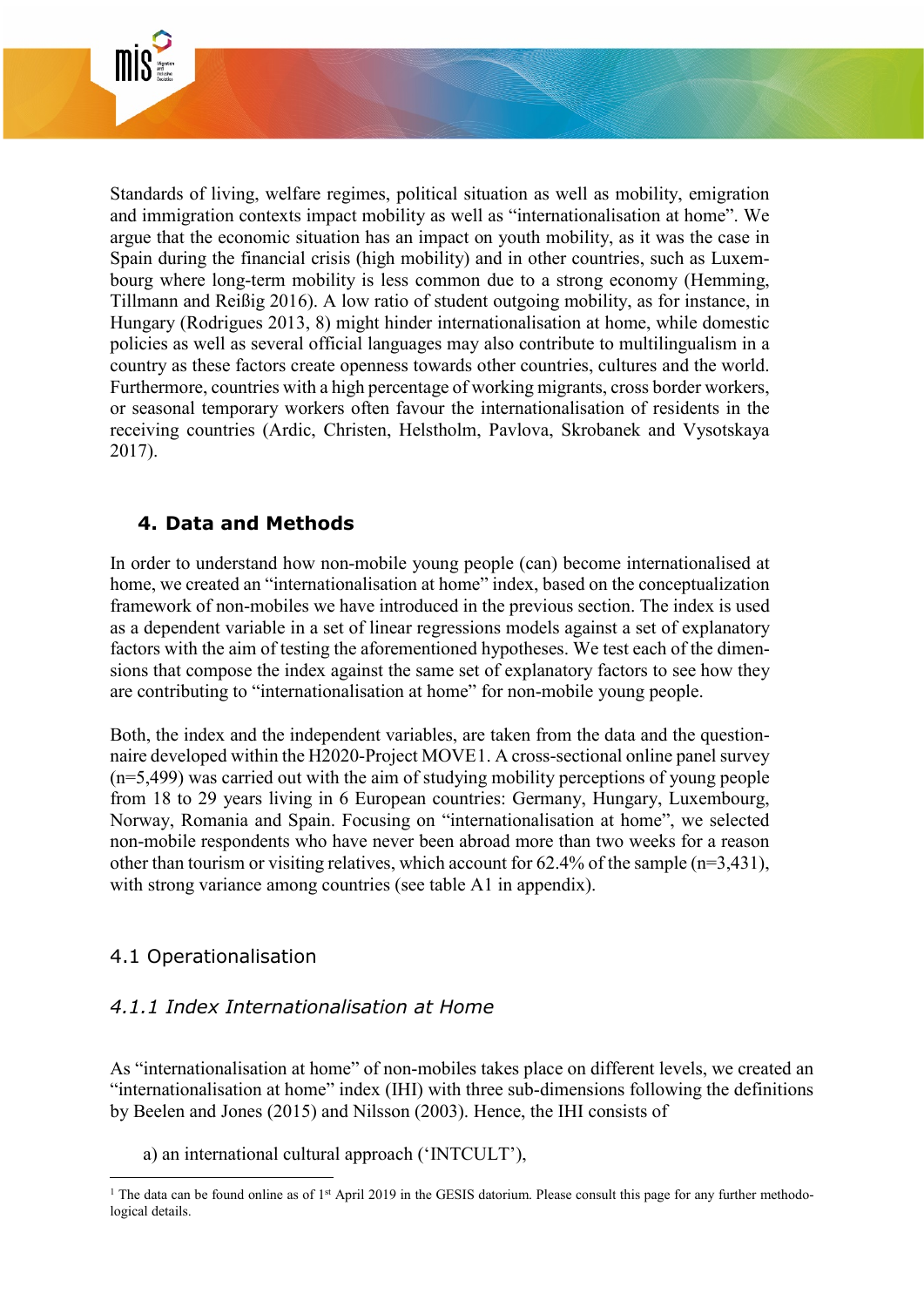

- b) awareness and information about international issues ('INTINFO') and
- c) participants' English level ('INTLANG').

These three dimensions or levels in turn consist of manifest variables (see Table 1).

The resulting index ranges from 0 to 1 accounting each sub-index for 0.33. All items that compose these sub-dimensions are measured in a dichotomous way:  $0=$  no participation and  $1=$ participation. To score high in the "internationalisation at home" Index, respondents need to check several activities, thus, the index appreciates diversity rather than frequency/regularity. The final scores are ranged in similar ways, grading by .33, trying to avoid any measurement bias. The performance of the IHI scores at national level shows that low and medium internationalisation are the regular while only a few respondents score high. However, several differences could be identified among those countries with high level of English proficiency levels such as Luxembourg or Norway, which score significantly higher than the rest.

The index is used as a dependent variable in a set of linear regressions models against explanatory factors. We test each of the dimensions that compose the index against the same set of explanatory factors to see which ones are contributing (most) to the internationalisation at home for non-mobile young people.

|                                                             |                                                                                                      | sub-in-<br>sub-in- |         |                                                                                                                                             |  |  |  |  |
|-------------------------------------------------------------|------------------------------------------------------------------------------------------------------|--------------------|---------|---------------------------------------------------------------------------------------------------------------------------------------------|--|--|--|--|
| <b>INDEX</b>                                                | <b>Dimensions</b>                                                                                    | dex va-<br>lue     | dex     | naire<br>Coding   Coding                                                                                                                    |  |  |  |  |
| Foreign<br>a)<br>language<br>skills<br>English<br>(INTLANG) | i.e. English language proficiency                                                                    | $0 - .33$          | $0 - 4$ | $\rm (do)$<br>$\overline{0}$<br>not<br>speak),<br>$1$ (low level),<br>2 (intermedi-<br>ate),<br>(high),<br>$4$ (very high<br>$, 5$ (native) |  |  |  |  |
|                                                             | Have you ever taken part in any of the cultural/leisure activities during the last<br>year?          |                    |         |                                                                                                                                             |  |  |  |  |
|                                                             | To go to the cinema, watch movies, TV se-<br>ries from other countries                               |                    |         | $\overline{0}$<br>-1<br>(no)<br>(yes)                                                                                                       |  |  |  |  |
| Cultural<br>b)<br>aspects                                   | To buy food or go to restaurants from other<br>countries                                             |                    |         | $0 - 1$                                                                                                                                     |  |  |  |  |
| (INTCULT)                                                   | To celebrate traditional celebrations/festivi-<br>ties of other countries                            | $0 - 5$            | $0-1$   |                                                                                                                                             |  |  |  |  |
|                                                             | To play a sport with people from other coun-<br>tries                                                |                    |         | $0 - 1$                                                                                                                                     |  |  |  |  |
|                                                             | To go to parties or get-together with people<br>from other countries                                 |                    |         | $0 - 1$                                                                                                                                     |  |  |  |  |
| Infor-<br>c)                                                | Do you stay informed of international events? Mark only those you have used<br>at least once a week: |                    |         |                                                                                                                                             |  |  |  |  |
| mation                                                      | you follow the news on TV or radio;                                                                  | $0 - 33$           | $0 - 4$ | $0-1$                                                                                                                                       |  |  |  |  |

*Table 1: Internationalisation at home index: components*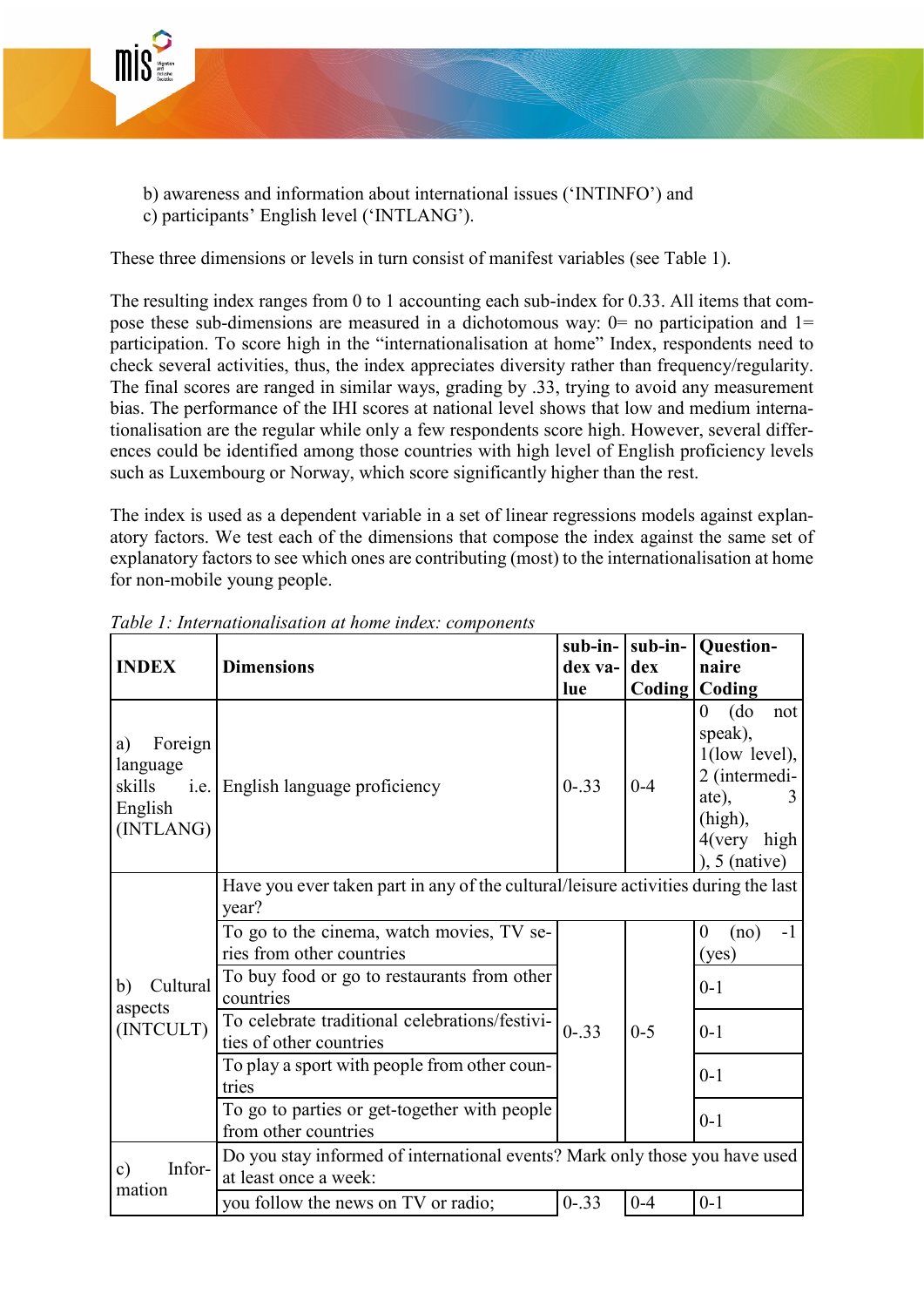

The performance of the IHI scores at national levels shows that low and medium internationalisation are the norm as only a few respondents score high (Table 2). However, several differences could be identified between the countries with high English proficiency levels, such as Luxembourg or Norway.

*Table 2: Distribution of internationalisation at home index by country*

|       |                              | Germany | Hungary | Luxembourg | Norway | Romania | Spain | Total |
|-------|------------------------------|---------|---------|------------|--------|---------|-------|-------|
|       | Low $(0-0.33)$               | 46.3%   | 60.5%   | 19.6%      | 25.0%  | 46.9%   | 54.3% | 1523  |
|       | Medium<br>$(0.34 -$<br>0.66) | 44.8%   | 37.1%   | 58.5%      | 51.4%  | 44.8%   | 37.9% | 1527  |
|       | High $(0.66-1)$              | 8.9%    | $2.4\%$ | 21.9%      | 23.7%  | 8.3%    | 7.8%  | 381   |
| Total |                              | 594     | 708     | 301        | 625    | 654     | 549   | 3431  |

## *4.1.2 Potential Influences*

Departing from our conceptualisation framework on becoming internationalised, we cluster explanatory variables in four dimensions, that potentially influence the "internationalisation at home" of non-mobiles and match them with the hypotheses (from section 3):

*(1) socio-economic dimension* **(hypotheses 1-3)**

- Gender: female or male
- Age: divided in two groups, one from 18-24 and the other from 25-29
- Level of education: tertiary education level finalised or not
- Mother's level of education: tertiary education level finalised or not
- Multiple nationality: yes or no

#### *(2) social networks of young people and migration background* **(hypothesis 4)**

- Mobile family background, i.e. if any parent or grandparent has lived abroad: yes or no
- Siblings studied abroad, i.e. any siblings, if applicable, have studied abroad: yes or no
- Friends studied abroad, i.e. if any friends completed their entire course of study abroad: yes or no
- Friends participated in study exchange, i.e. if any friends participated in a student exchange (e.g. Erasmus): yes or no

*(3) cosmopolitanism and international contacts/identification with the world* **(hypotheses 5-6)**

- Identification with the world, i.e. dummy variable from the five-point-scale question "*Do you identify yourself with the world*": identification (4-5) and no-identification (1- 3)
- Travelled abroad more than 5 times: yes or no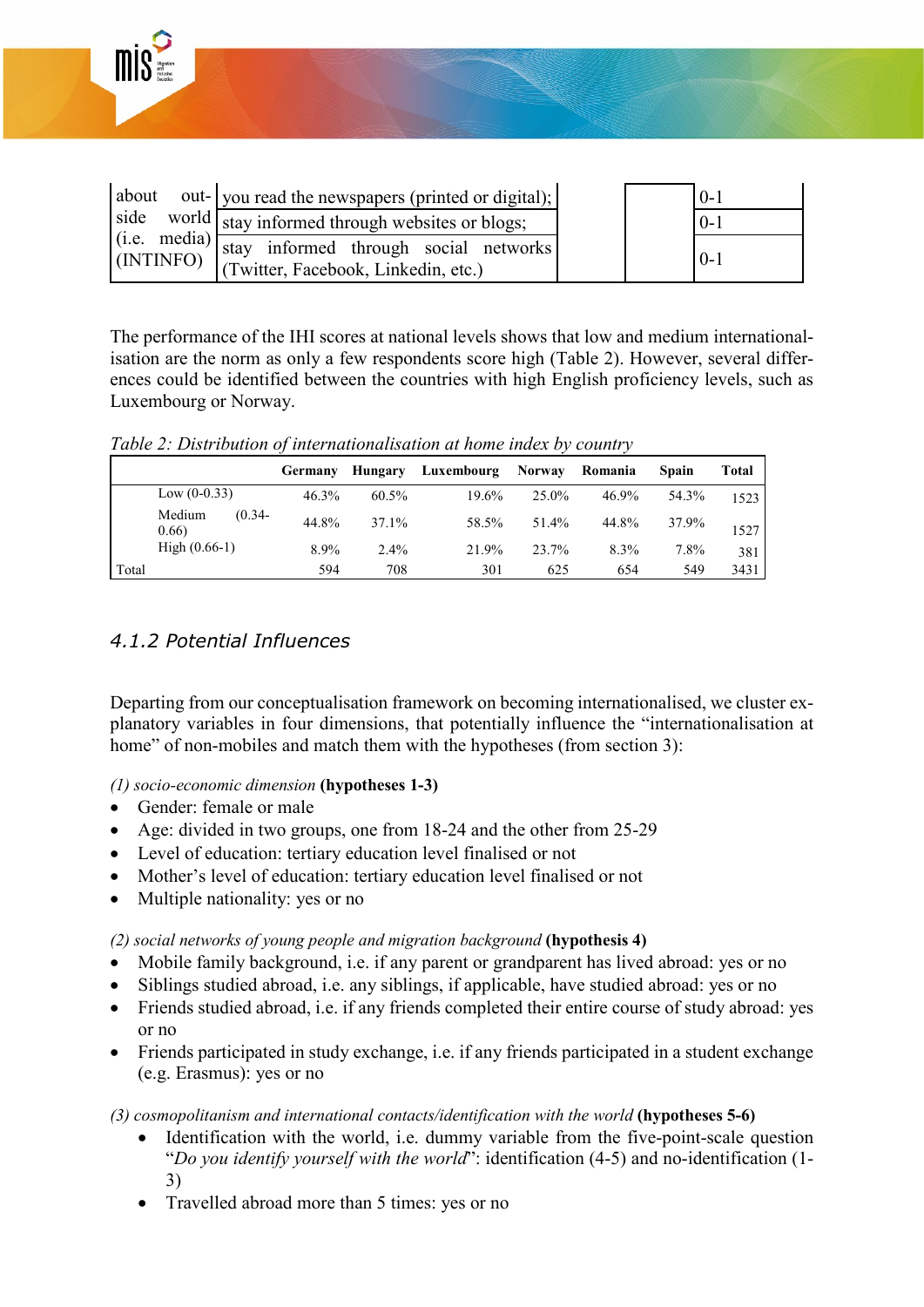

#### *(4) country of origin* **(hypothesis 7)**

This group includes only one variable, the country of origin, as a control for structural constraints as potential predictors of young people experience, with Germany as the reference category.

### 4.2 Sample and Methods

A cross-sectional online panel survey (n=5,499) was carried out with the aim of studying mobility perceptions of young people from 18 to 29 years living in six European countries: Germany, Hungary, Luxembourg, Norway, Romania and Spain. Focusing on internationalisation at home, we selected non-mobile respondents which account for 62.4% of the sample (n=3,431), with strong variance among countries.

Females make up 54% of the non-mobile respondents. 35% of the non-mobiles have already gained tertiary education and 25% come from families where the mother also holds this educational level. Less than 5% of non-mobiles have a double nationality but 25% have a migratory background. 36% identify themselves with the world and 25% have been more than 5 times abroad. Around half of the respondents have friends with mobility experiences (see Table A1 in appendix).

To test the hypotheses, we carried out linear regression analysis. It occurred step by step in four models, where each model introduced one (additional) group of explanatory variables.

## *4.3 Results*

|                                     | Model 1  |       |       | <b>Model 2</b> |       | Model 3 |          |       | Model 4 |          |       |       |
|-------------------------------------|----------|-------|-------|----------------|-------|---------|----------|-------|---------|----------|-------|-------|
|                                     | Beta     | S.E   | Sig   | Beta           | S.E   | Sig     | Beta     | S.E   | Sig     | Beta     | S.E   | Sig   |
| Female                              | $-0.045$ | 0.008 | 0.015 | $-0.055$       | 0.008 | 0.002   | $-0.060$ | 0.008 | 0.000   | $-0.066$ | 0.007 | 0.000 |
| Age: From 18 to 24                  | 0.076    | 0.009 | 0.000 | 0.062          | 0.008 | 0.001   | 0.073    | 0.008 | 0.000   | 0.073    | 0.008 | 0.000 |
| <b>Tertiary Education</b>           | 0.080    | 0.009 | 0.000 | 0.040          | 0.009 | 0.029   | 0.042    | 0.009 | 0.021   | 0.069    | 0.008 | 0.000 |
| Mother with Tertiary Ed-            | 0.172    | 0.010 | 0.000 | 0.130          | 0.009 | 0.000   | 0.101    | 0.009 | 0.000   | 0.072    | 0.009 | 0.000 |
| ucation                             |          |       |       |                |       |         |          |       |         |          |       |       |
| Multiple Nationality                | 0.109    | 0.020 | 0.000 | 0.061          | 0.019 | 0.001   | 0.044    | 0.019 | 0.011   | 0.022    | 0.018 | 0.195 |
| Siblings studied abroad             |          |       |       | 0.089          | 0.013 | 0.000   | 0.052    | 0.013 | 0.003   | 0.041    | 0.012 | 0.017 |
| Friends studied abroad              |          |       |       | 0.184          | 0.008 | 0.000   | 0.162    | 0.008 | 0.000   | 0.130    | 0.008 | 0.000 |
| Friends<br>did<br>exchange          |          |       |       | 0.196          | 0.008 | 0.000   | 0.162    | 0.008 | 0.000   | 0.186    | 0.008 | 0.000 |
| study                               |          |       |       |                |       |         |          |       |         |          |       |       |
| Mobile<br>family<br>back-<br>ground |          |       |       | 0.100          | 0.009 | 0.000   | 0.088    | 0.009 | 0.000   | 0.093    | 0.009 | 0.000 |
| Identified with the World           |          |       |       |                |       |         | 0.051    | 0.008 | 0.002   | 0.061    | 0.008 | 0.000 |
| More than 5 times abroad            |          |       |       |                |       |         | 0.237    | 0.009 | 0.000   | 0.135    | 0.010 | 0.000 |
|                                     |          |       |       |                |       |         |          |       |         |          |       |       |
| Hungary                             |          |       |       |                |       |         |          |       |         | $-0.180$ | 0.012 | 0.000 |
| Luxembourg                          |          |       |       |                |       |         |          |       |         | 0.050    | 0.017 | 0.016 |
| Norway                              |          |       |       |                |       |         |          |       |         | 0.129    | 0.013 | 0.000 |
| Romania                             |          |       |       |                |       |         |          |       |         | $-0.019$ | 0.014 | 0.381 |
|                                     |          |       |       |                |       |         |          |       |         |          |       |       |

*Table 3 OLS: Factors influencing internationalisation at home of non-mobile*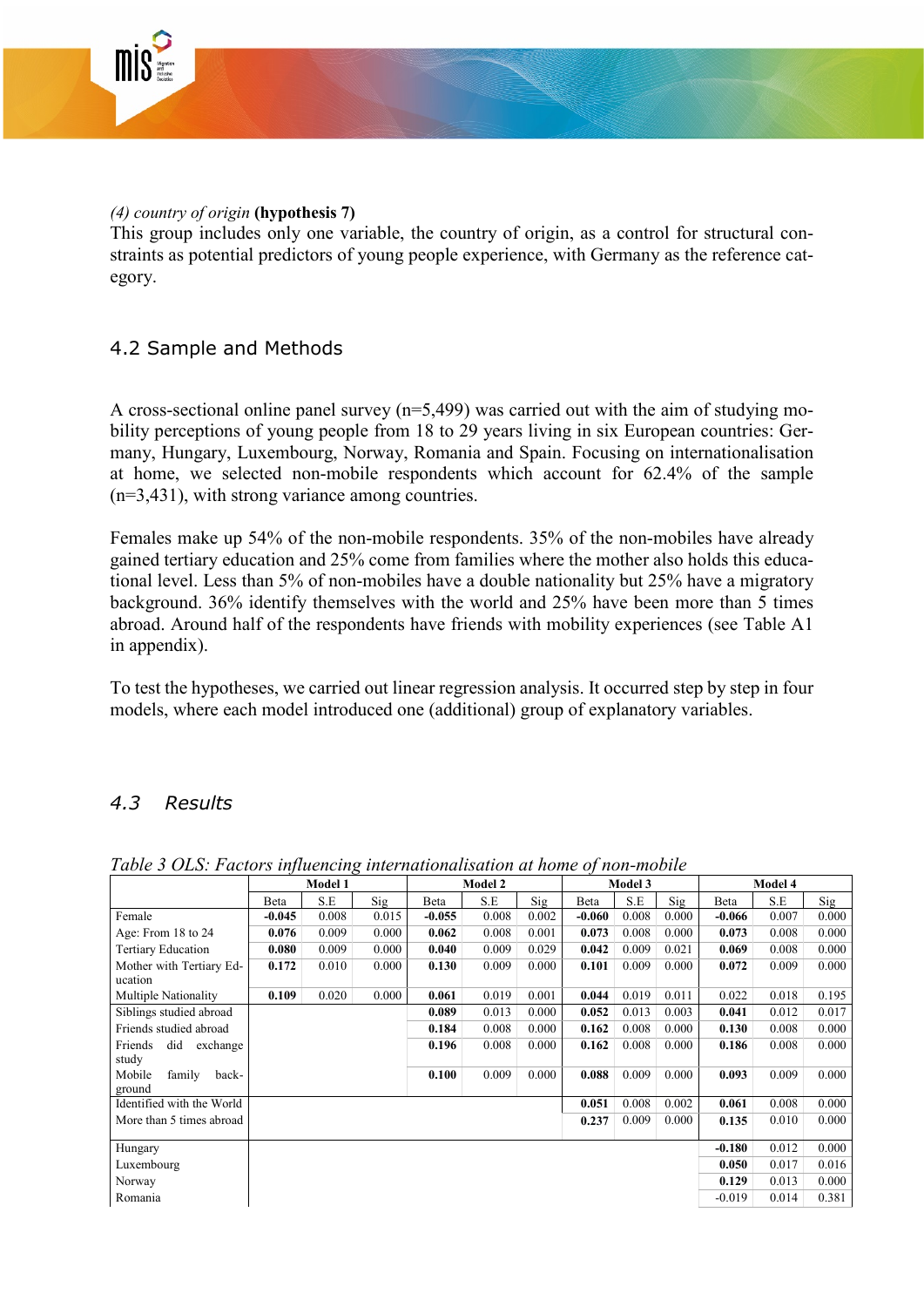| Э.<br>Migration<br>ard<br>Inclusive<br>Societies |  | --------------<br><b><i>CONTRACTOR COMMUNICATIONS</i></b><br>----<br><b>Contract of the Contract of Contract of Section</b><br><b>Service Control</b> |          |       |       |  |
|--------------------------------------------------|--|-------------------------------------------------------------------------------------------------------------------------------------------------------|----------|-------|-------|--|
| Spain                                            |  |                                                                                                                                                       | $-0.123$ | 0.013 | 0.000 |  |

Constant .009 .000 .009 .000 .010 .000 .012 .000

R2 .056 .056 .172 .224 .285

Regarding the set of variables introduced in the first model, the influence of a mother's education is the strongest predictor and outweighs even the influence of young people's education level. This may be due to the fact that many participants were still in the formal education system when answering the questionnaire. However, the R squared of this model is too small to extract relevant conclusions. The fact of being a woman minimizes (though on a modest level) the extent of "internationalisation at home". This effect significantly controls all variables. It is remarkable that its effect (and significance) grows even bigger in the course of adding new variables (see Model 4). The effect of gender is further interesting as it has been shown, for example, that females in the UK are keener on taking part in student exchanges (King, Findlay and Ahrens 2010). This could mean that young women are more polarized in their behaviour between those opting for a full international experience and thus becoming mobile and those not interested in internationalisation at all.

The introduction of variables linked to the (mobile) social embeddedness of young people changes not much with respect to the significance of socio-economic factors with the exception of young people's educational level (but it stays significant). However, the influence of a mother's educational level and the participant's own education level diminish, as well as the positive influence of having multiple nationalities. With the second group of variables, a strong predictor for "internationalisation at home" is introduced: friends studying abroad, both short (e.g. Erasmus) and long term (entire study course abroad). Interestingly, previous study-related mobility of friends has more explanatory power than the student mobility history of siblings and the family's migratory background throughout all models. From this finding, we deduct a relevance of peers in the internationalisation process.

The third model adds two variables linked to the international outlook of young people. The variable capturing cosmopolitan values of young people expressed as identification with the world has a positive influence but a moderate explanation power for the "internationalisation at home" index. However, the second variable aiming rather at actions than at values, takes over the role of the strongest predictor in Model 3: young people travelling abroad frequently have significantly higher scores on their "internationalisation at home" index that their peers who (in)voluntarily travel less. Actually, travelling abroad explains, ceteris paribus, 22% of the model by itself. Looking at the coefficients across models, we can also observe how individual experience of travelling abroad outperform peers' mobility background and family background. However, the fourth model – under the control of the national setting – changes some of the outcomes from previous models. The first big change regards the variable "multiple nationality", which was insignificant in the last model. Also, the power of the frequency of travelling (the strongest predictor in Model 3) diminishes almost by half. Similarly, tertiary education of mothers, while still a significant influence, has smaller effect. This means that some effects caused by variables in Model 1-3 are actually caused by a country's characteristics. Those effects also show that the relevance of national preconditions might influence the individual behaviour of young people and their degree of internationalisation. E.g. Luxemburg, being a small country with permeable borders, facilitates the frequency of travelling – both from and to the country. Compared to Germany (reference category), young people from Hungary and Spain have smaller "internationalisation at home scores"; the negative effect for Romania is insignificant. For those from Luxemburg and Norway, scores on "internationalisation at home" are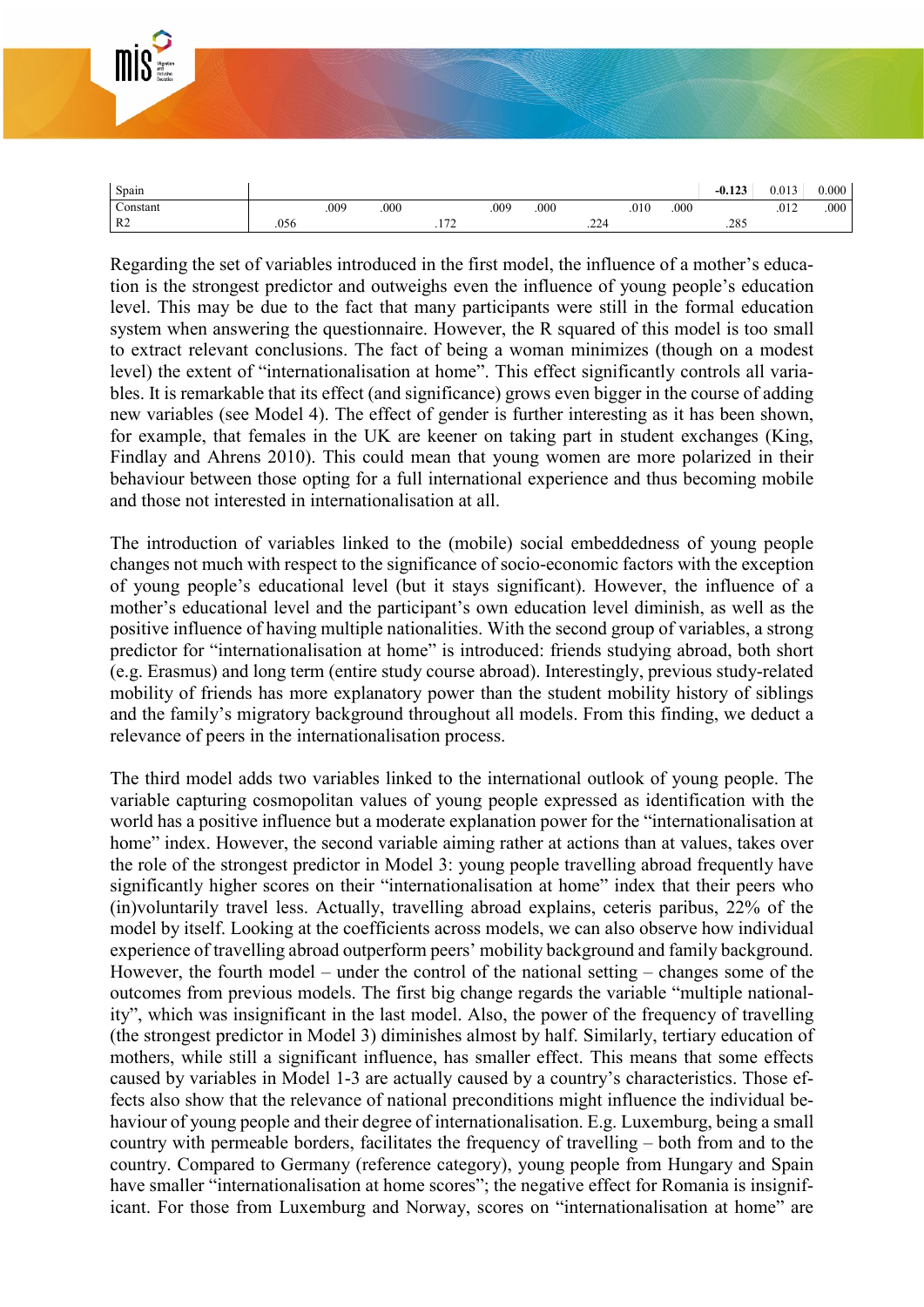

significantly higher. This last model demonstrates that the "internationalisation at home" index is a generalizable powerful tool to explain this phenomenon at the European level.

When analysing "internationalisation at home" with the help of its three sub-indices, new insights became apparent (Table 4). The cultural and informational sub-indices are affected by different sociodemographic variables. This could be explained by the fact that the items building this cultural sub-index are intercultural skills and competence-oriented rather than highbrow cultural capital. The items with a stronger explanatory impact for "internationalisation at home" for all three sub-indices are those related to social networks and mobility experience, especially when that experience comes from their peers.

|                                      |          |           |                               |          |                                  | Foreign language skills (English |                                |           |       |  |
|--------------------------------------|----------|-----------|-------------------------------|----------|----------------------------------|----------------------------------|--------------------------------|-----------|-------|--|
|                                      | Cultural |           |                               |          | Information Internationalisation |                                  | language proficiency) Interna- |           |       |  |
|                                      |          |           | Internationalisation subindex | subindex |                                  |                                  | tionalisation subindex         |           |       |  |
|                                      | Beta     | <b>SE</b> | Sig.                          | Beta     | <b>SE</b>                        | Sig.                             | Beta                           | <b>SE</b> | Sig.  |  |
| Female                               | $-0.022$ | 0.003     | 0.210                         | $-0.061$ | 0.004                            | 0.001                            | $-0.052$                       | 0.004     | 0.002 |  |
| Age: From 18 to<br>24                | 0.013    | 0.003     | 0.473                         | 0.046    | 0.005                            | 0.017                            | 0.091                          | 0.004     | 0.000 |  |
| Educa-<br>Tertiary<br>tion           | $-0.004$ | 0.004     | 0.841                         | 0.037    | 0.005                            | 0.062                            | 0.106                          | 0.004     | 0.000 |  |
| Mother with Ter-<br>tiary Education  | 0.044    | 0.004     | 0.019                         | 0.023    | 0.005                            | 0.222                            | 0.091                          | 0.004     | 0.000 |  |
| Multiple Nation-<br>ality            | 0.041    | 0.008     | 0.023                         | 0.004    | 0.011                            | 0.825                            | 0.007                          | 0.009     | 0.675 |  |
| studied<br><b>Siblings</b><br>abroad | 0.076    | 0.005     | 0.000                         | 0.015    | 0.007                            | 0.426                            | 0.007                          | 0.006     | 0.680 |  |
| Friends<br>studied<br>abroad         | 0.085    | 0.003     | 0.000                         | 0.113    | 0.005                            | 0.000                            | 0.077                          | 0.004     | 0.000 |  |
| Friends did ex-<br>change study      | 0.136    | 0.003     | 0.000                         | 0.144    | 0.005                            | 0.000                            | 0.119                          | 0.004     | 0.000 |  |
| family<br>Mobile<br>background       | 0.073    | 0.004     | 0.000                         | 0.076    | 0.005                            | 0.000                            | 0.052                          | 0.004     | 0.003 |  |
| Identified<br>with<br>the World      | 0.029    | 0.003     | 0.109                         | 0.057    | 0.005                            | 0.002                            | 0.040                          | 0.004     | 0.015 |  |
| 5<br>than<br>More<br>times abroad    | 0.119    | 0.004     | 0.000                         | 0.069    | 0.006                            | 0.001                            | 0.110                          | 0.005     | 0.000 |  |
| Hungary                              | $-0.167$ | 0.005     | 0.000                         | $-0.077$ | 0.007                            | 0.002                            | $-0.157$                       | 0.006     | 0.000 |  |
| Luxembourg                           | 0.004    | 0.007     | 0.857                         | 0.074    | 0.010                            | 0.002                            | 0.020                          | 0.008     | 0.357 |  |
| Norway                               | 0.023    | 0.005     | 0.355                         | 0.039    | 0.008                            | 0.126                            | 0.208                          | 0.006     | 0.000 |  |
| Romania                              | $-0.115$ | 0.006     | 0.000                         | $-0.035$ | 0.008                            | 0.155                            | 0.093                          | 0.007     | 0.000 |  |
| Spain                                | $-0.065$ | 0.006     | 0.007                         | $-0.034$ | 0.008                            | 0.171                            | $-0.169$                       | 0.006     | 0.000 |  |
| Constant                             |          | 0.005     | 0.000                         |          | 0.007                            | 0.000                            |                                | 0.006     | 0.000 |  |
| R <sub>2</sub>                       | 0.151    |           |                               | 0.111    |                                  |                                  | 0.256                          |           |       |  |

*Table 4: OLS Factors influencing internationalisation at home*

For the variation in the news and information based sub-index, being female is significant and has a negative influence, while cosmopolitan identity has a positive influence on the scores. On the country level, results go in opposite directions for Hungary and Luxembourg as respondents from the former country have less probability to obtain international information and news than the latter. This most likely stems from the fact that a large share of Luxembourg's residents is multilingual and is able to read news and information from its larger neighbours, Germany, France and Belgium in their respective languages.

The foreign language skills sub-index is explained mostly by the independent variables (Rsquared=.256). As expected, family and respondent's higher education have a large effect on this sub-index, along with mobility among social networks. Cosmopolitan values also have a significant effect in this regard. Confirming this pattern, countries, where English is not fully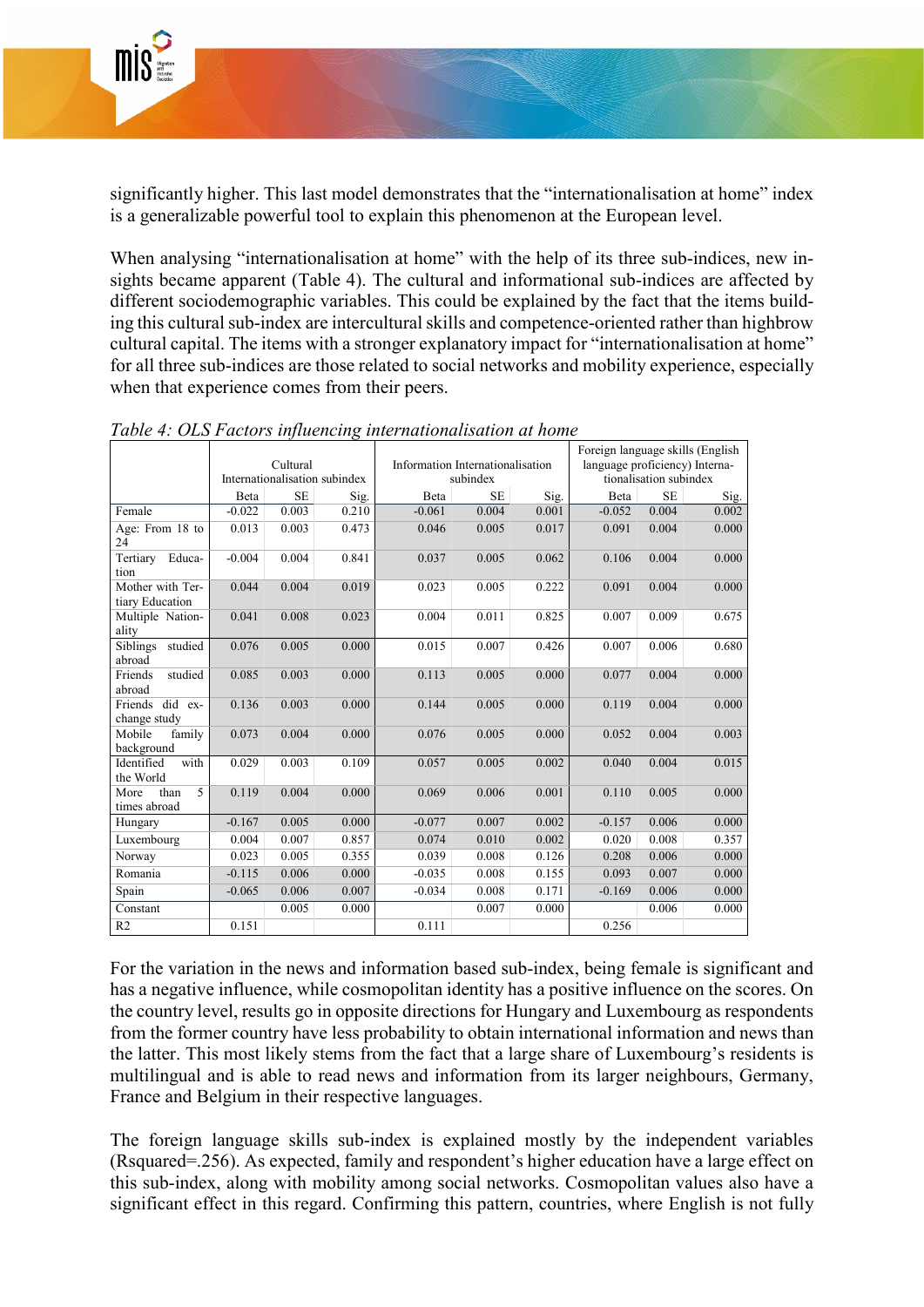

developed as a *lingua franca* in their educational systems, show a negative effect, while those with established use of English significantly increase the effect of being "internationalised at home".

In sum, the following hypotheses are supported (the parameters from the Model 4 are mentioned in brackets):

*H 1: Higher education facilitates internationalisation among non-mobiles (*β*= 0.069; p=.000)*

*H 2: The social background influences the internationalisation among non- mobiles: Mother with Tertiary Education (*β*= 0.072; p=.000)* 

*H 3: "Internationalisation at home" will be facilitated and supported through social networks: friendship with people who possess mobility experience strongly encourages internationalisation for non-mobile young people at home: Friends did exchange study (* $\beta$ = 0.186;  $p$ =.000); *Friends studied abroad (* $\beta$ = 0.130;  $p$ =.000); *Mobile family background (*β*= 0.093; p=.000); Siblings studied abroad (*β*= 0.041; p=.017).*

*H 4: Migration links to the home country of parents and other members of the family support internationalisation at home: Mobile family background (*β*= 0.093; p=.000)*

*H 5: A higher cosmopolitan identity increase the probability of being internationalised at home (*β*= 0.061; p=.000)*

*H 6: More travels abroad increase the likelihood of being internationalised at home (*β*= 0.135; p=.000).*

The last hypothesis is supported only partially by the data.

*H 7: The country of origin impacts the process of internationalisation at home for non-mobiles: Being from Romania does not present a significantly different influence in comparison with German origin. Hungary (*β*= -0.180; p=.000); Luxembourg (*β*= 0.050; p=.016); Norway (*β*= 0.129; p=.000); Spain (*β*= - 0.123; p=.000).* 

Looking across models (Table 3 and 4), we conclude that having mobile social networks, especially mobile peers, as well as having personal experiences travelling abroad enhances "internationalisation at home". Furthermore, constraints at home country level affect the "internationalisation at home". Foreign language skills, in our case English skills, seem to facilitate the reception of international information or to help making more content available (e.g. in the Internet). Hungarian youth has a low foreign language index and hence faces more difficulties in that respect. Romanians are less likely to score high on the interculturality sub-index but they score high on the foreign languages sub-index. Spanish youth follows similar patterns; English is not a lingua franca in the educational system or in everyday life as in Luxembourg, which diminishes the scores on the interculturality sub-index.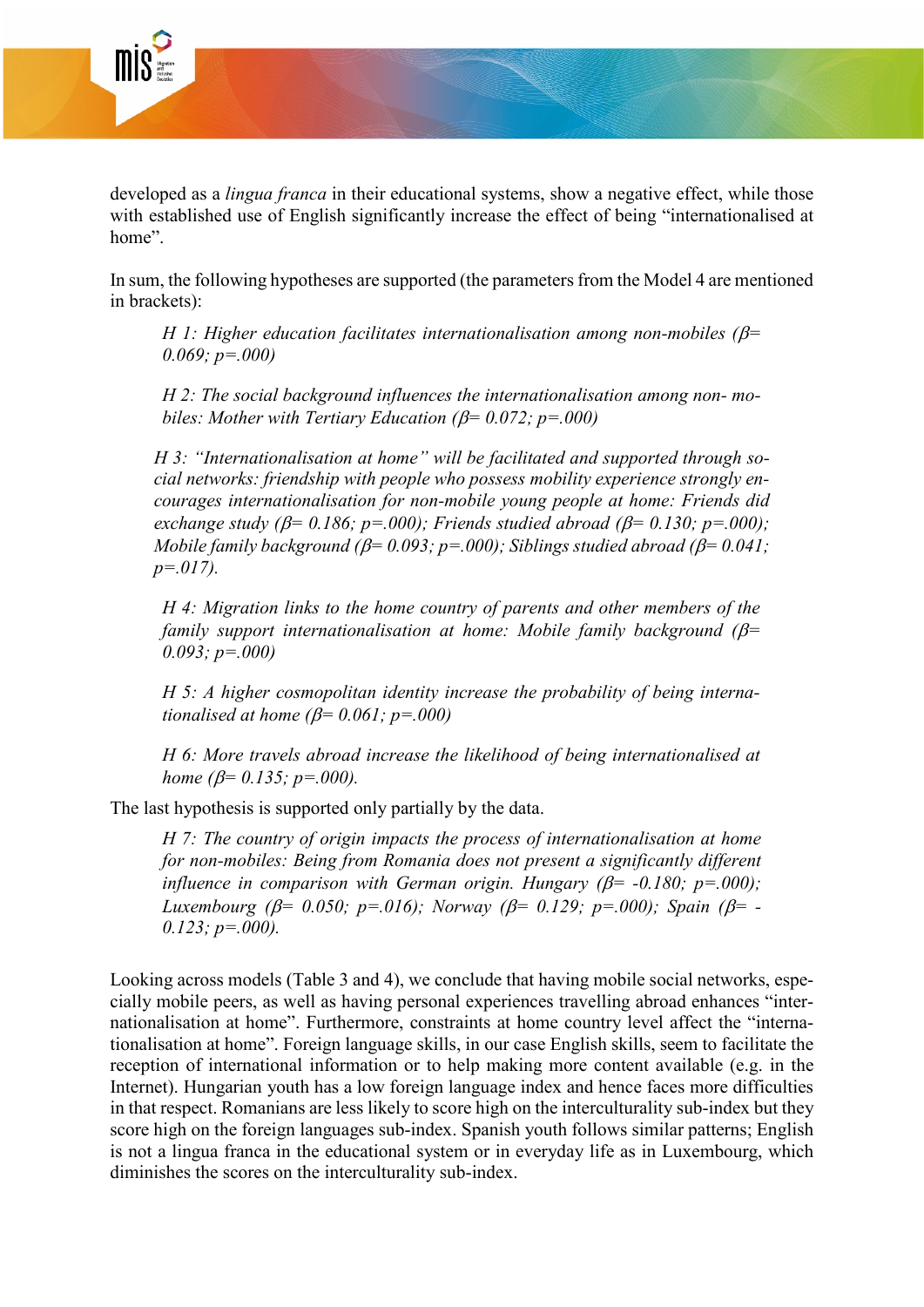

## **5. Discussion and Outlook**

"Internationalisation at home" has for a long time been limited to the realm of higher education. The aim of this paper was to analyse the level of "internationalisation at home" among young people in Europe regardless of their educational status. For this purpose, we first created an index of "internationalisation at home" and then analysed (OLS) the potential influences contributing to its variance between young people.

The full model (Model 4) explains almost 30% of the variance in the data, which can be described as a result between moderate and good. However, there is still a considerable amount of variance linked to factors external to the model, which should be addressed in further research, including qualitative research. Our results can serve as a first step in researching this topic. Comparing all groups of factors, we can sum up that one's own willingness (or ability) to travel, country of residence context and social embeddedness in networks with people that have some previous mobility experience are significant predictors of an individual's degree of "internationalisation at home".

Thus, the mixture of micro-, meso-, and macro-influences decides on the extent of an individual's "internationalisation at home". However, those explanatory variables should not be seen as causal influences, rather as characteristics under mutual influence. The three dimensions do not exist in a vacuum as they are linked with one another. A person's frequent travels can be related to family habits (e.g. spending the summer holiday abroad) or to family migratory background (visiting the family abroad). It is also probable that a person fond of travelling will have friends (peers) with similar interests. Indeed, in statistical terms the fact that somebody travels a lot correlates significantly with mother's tertiary education  $(r=146)$ , siblings' study abroad  $(r=205)$ , friends' study abroad (r=.166), friends' exchanges (r=.194) as well as with country contexts (all correlations are significant at a 5% level).

Additionally, our analysis shows that the significance of *country context* should not be neglected in studies of mobility and consequently of "internationalisation at home" as the availability of opportunities appears to be very country-dependent:

- Traditions and regulations regarding outgoing and inward mobility: The fewer people go abroad, the less internationalisation impact they might have when coming back home.
- Some countries enjoy certain advantages, which give them a head start. For instance, their official language is widely spoken, or they are located in a favourable geographical position and other countries are still to be discovered e.g. as holiday destination. In both cases, the poor outflow and inflow of people affects the non-mobiles who stay at home as they have fewer opportunities to contact "the internationalised".

These recognisable differences between countries reflect an uneven geography in the EU, where internationalisation is not equally accessible to all. Among the "internationalised" countries, which are visible in Table 2, Luxembourg stands out as a very mobile country (almost 60% of respondents). This high number results largely from a tradition to study abroad and shows the relevance of country's history as well as geography in shaping (a favourable) domestic discourse on internationalisation (Kmiotek-Meier, Karl and Powell 2020).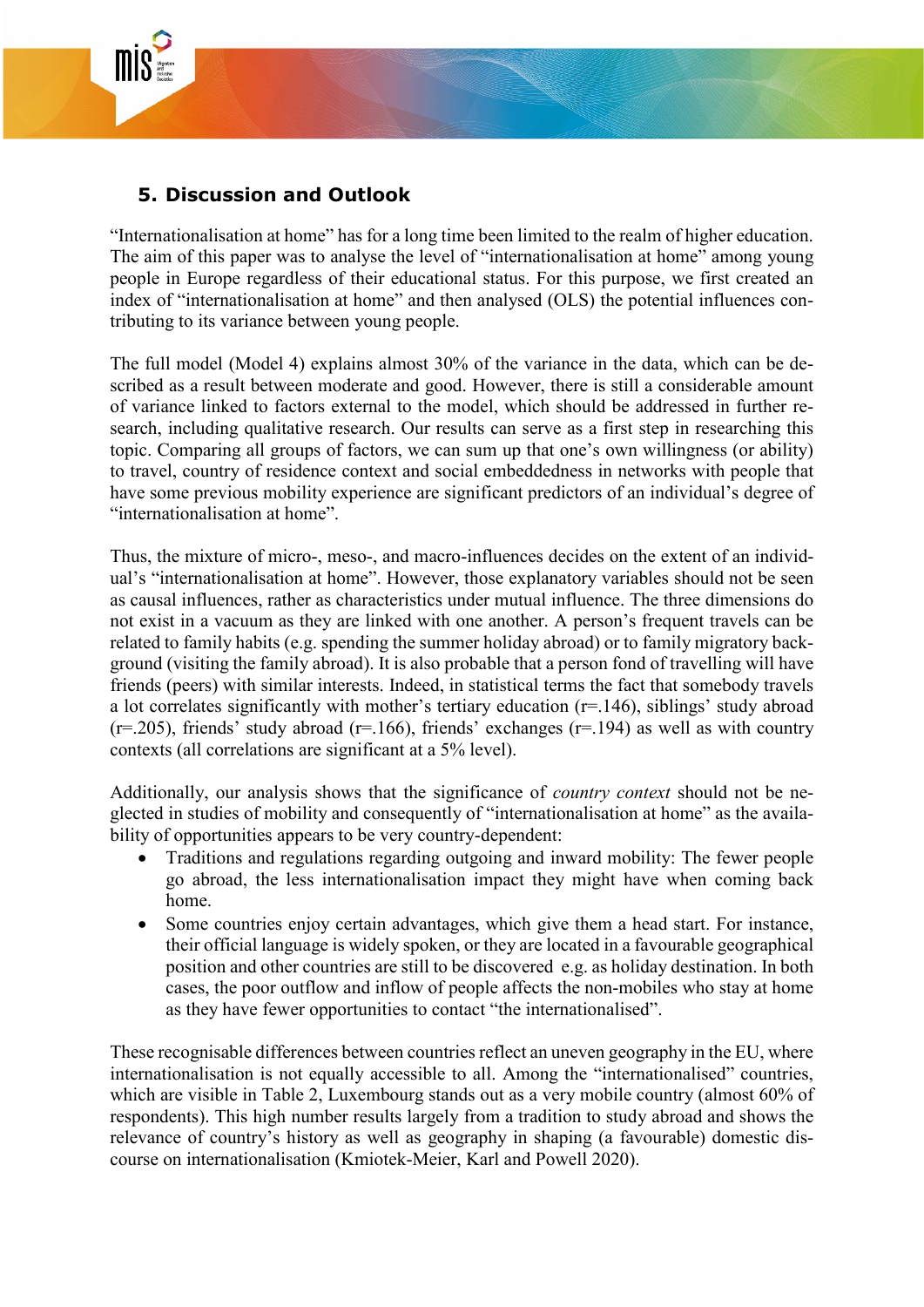

The social networks and national contacts variables are in line with the contact hypothesis (H3) described in the theoretical part. More openness and possibilities to meet "the other" in a certain context (in this case at home) lead to stronger internationalisation of an at-home person. Furthermore, our results also confirm the importance of peers in the life of young people. This finding concurs with the literature on adolescence, which discusses peers as an important reference for young people at the edge of the adulthood (Hurrelmann 1990). As young people are becoming more and more detached from the parents and their nuclear family, they search for other forms of belonging (Kmiotek-Meier 2019). They spend more and more time with people of the same age group and thus peers act as orientation for different behaviours (Grob 2009). Clibborn (2018) even speaks about a 'peer frame of reference' while describing the information flow among international students.

The low internationality index – with only 11.1 % of all young people scoring high (see Table 1) – shows a need for action in this area. These low scores may not directly result from intentional ignorance of "the international" but from the lack of knowledge, that internationality could be more accessible than originally thought and on how to access internationality. Higher readiness to embrace "the international" at home would have a double positive effect. On the one hand, those staying at home could benefit from other cultures and widen their horizons without needing to leave their home for an extended period of time. On the other hand, increasing "internationalisation at home" could contribute to a welcoming culture towards mobile people. Higher openness from locals could for example assist with better immersing international students in the peer cultures of their hosting country (Suspitsyna 2013).

The pandemic has left most (young) people immobile. With most (if not all) youth forced to resort to internationalisation at home, the significance of this aspect of internationalisation, which has been underresearched up to know, is currently growing dramatically. These results serve as initial exploration of new developments in the "international at home"- discussion in the (post-)COVID-19 era.

## **6. Bibliography**

Allport, G-W. (1954). *The nature of prejudic*e. Cambridge: Addison-Wesley.

- Ardic, T, Christen, M., Helstholm, R. Pavlova, I., Skrobanek, J. and Vysotskaya, V. (2017). Employment (Luxembourg-Norway). In: Move consortium : Six internal reports from the countries with the focus on two types of mobility. In: Altissimo, Alice; Bartels, Agnetha; Herz, Andreas and Schröer, Wolfgang (Eds.): *Mapping Mobility – Pathways, Institutions and Structural Effects of Youth Mobility: Deliverable N° D3.5 – Patterns of youth mobility: results from the qualitative case studies -- integrated public report*. 23- 25. ( [http://move-project.eu/fileadmin/move/downloads/MOVE\\_D3\\_5.pdf](http://move-project.eu/fileadmin/move/downloads/MOVE_D3_5.pdf) )
- Beech, S-E. (2015). International student mobility: The role of social networks. *Social & Cultural Geography*, 16(3), 332-350.<https://doi.org/10.1080/14649365.2014.983961>
- Beelen, J. & Jones, E. (2015). Redefining Internationalisation at Home. In Curaj, Adrian; Matei, Livia; Pricopie, Remus; Salmi, Jamil and Scott, Peter (Eds.), *The European Higher Education Area*. (pp. 59-72.) Cham: Springer. https://doi.org/10.1007/978-3-319-20877- 0\_5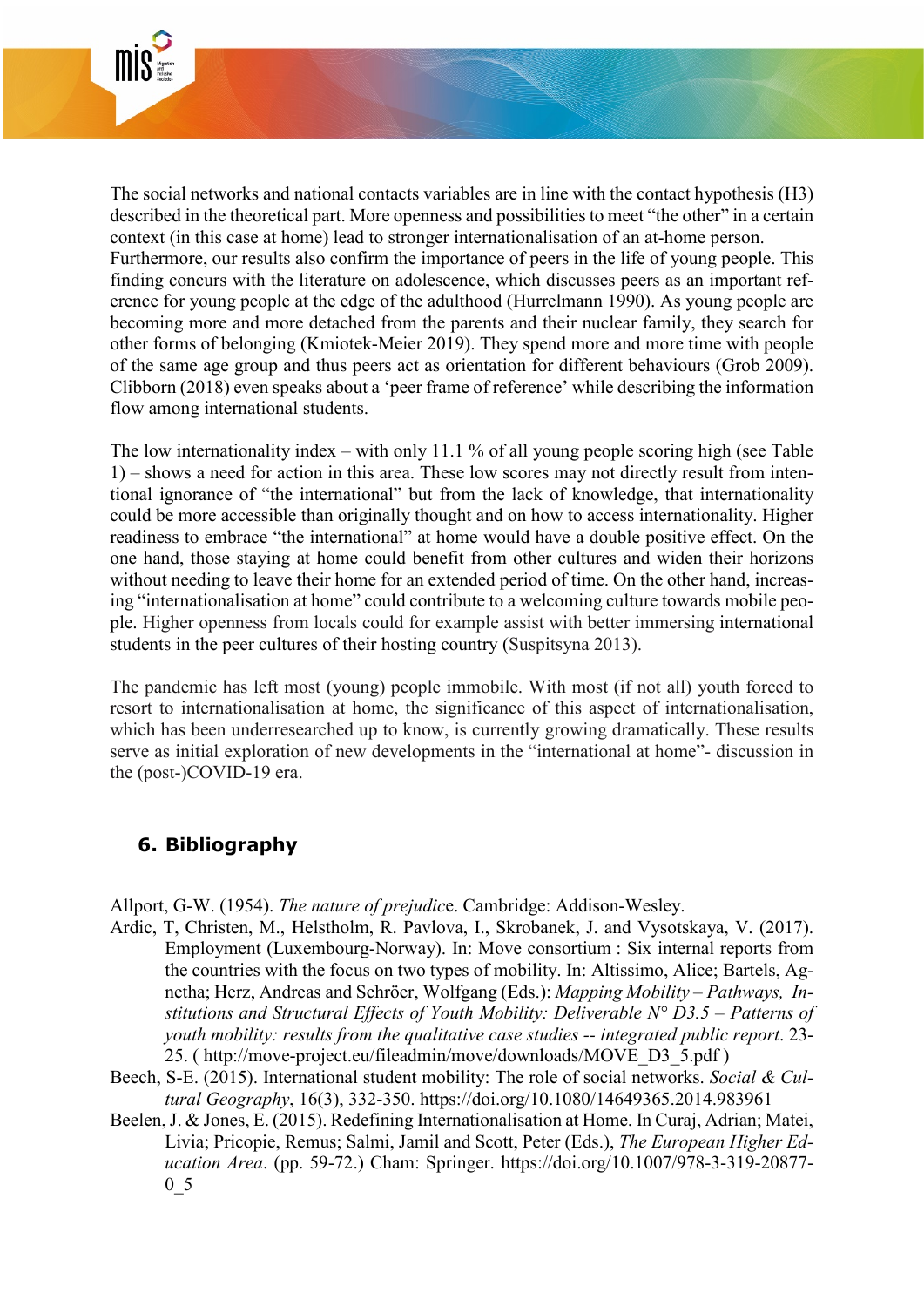

- Brooks, R. & Waters, J. (2010). Social networks and educational mobility: the experiences of UK students. *Globalisation, Societies and Education,* 8(1), 143-157. <https://doi.org/10.1080/14767720903574132>
- Buckner, E. & Stein, S. (2019). What Counts as Internationalisation? Deconstructing the Internationalisation Imperative. *Journal of Studies in International Education.* [https://doi.org/10.1177/1028315319829878](https://doi.org/10.1177%2F1028315319829878)
- Cairns, D. (2017). Exploring student mobility and graduate migration: undergraduate mobility propensities in two economic crisis contexts. *Social & Cultural Geography*, 18(3), 336- 353.<https://doi.org/10.1080/14649365.2016.1180425>
- Christie, H. (2007). Higher education and spatial (im)mobility: nontraditional students and living at home. *Environment and Planning A*. 39, 2445-2463. [https://doi.org/10.1068/a38361](https://doi.org/10.1068%2Fa38361)
- Clibborn, S. (2018). Multiple Frames of Reference: Why International Student Workers in Australia Tolerate Underpayment. *Economic and Industrial Democracy*. [https://doi.org/10.1177/0143831X18765247](https://doi.org/10.1177%2F0143831X18765247)
- Cuenca, Cristina and Araiz, Victor (2017).The formation of identity by mobile young people compared to non-mobiles. In: Navarrete Moreno, Lorenzo; Lorenzo-Rodríguez, Javier; Díaz Chorne, Laura; Díaz Catalán, Celia; Sanz Suárez-Lledó,Victor; Fernández Araiz, Víctor; García Cuenca, Cristina; Pallarés I Cardona, Elisabet; Zúñiga, Ricardo; de Luxán, Adolfo; Skrobanek, Jan; Kmiotek-Meier, Emilia; Hemming, Karen; Tillman, Frank; Manafi, Ioana and Marinescu Daniela (Eds.): *Mapping Mobility – Pathways, Institutions and Structural Effects of Youth Mobility: Deliverable D.4.7 -Public Workpackage 4 Report*. 82-95. [\(http://move-project.eu/fileadmin/move/down](http://move-project.eu/fileadmin/move/downloads/MOVE_D4_7.pdf)[loads/MOVE\\_D4\\_7.pdf](http://move-project.eu/fileadmin/move/downloads/MOVE_D4_7.pdf) )
- Cuzzocrea, V., & Mandich, G. (2016). Students narratives of the future: imagined mobilities as forms of youth agency? *Journal of Youth Studies*, 19(4), 552-567.
- de Wit, H., Deca, L., & Hunter, F. (2015). Internationalisation of higher education—What can research add to the policy debate?. In Curaj, Adrian; Matei, Livia; Pricopie, Remus; Salmi, Jamil and Scott, Peter (Eds.), *The European Higher Education Area*. (pp. 3-12). Cham: Springer. https://doi.org/10.1007/978-3-319-20877-0\_1
- Di Pietro, G. (2013). Do Study Abroad Programs Enhance the Employability of Graduate? IZA *Discussion Paper*, Bonn: Institute for the Study of Labor.
- Diaz-Chorne, L., Suárez-Lledó, V., & Lorenzo, V. (2019). It's the taking part that counts: Inequalities and simultaneous youth transnational engagement from six European countries. *Migration Letters*, *16*(1), 73-91.
- Donato, K-M., & Sisk, B. (2015). Children's Migration to the United States from Mexico and Central America: Evidence from Mexican and Latino American Migration Projects. *Journal of Migration and Human Security*, 3(1), 58–79. <https://doi.org/10.14240/jmhs.v3i1.43>
- Eurobarometer (2018). Flash Eurobarometer 466: The European education area. [http://ec.eu](http://ec.europa.eu/commfrontoffice/publicopinion/index.cfm/ResultDoc/download/DocumentKy/82898)[ropa.eu/commfrontoffice/publicopinion/index.cfm/ResultDoc/download/Docu](http://ec.europa.eu/commfrontoffice/publicopinion/index.cfm/ResultDoc/download/DocumentKy/82898)[mentKy/82898](http://ec.europa.eu/commfrontoffice/publicopinion/index.cfm/ResultDoc/download/DocumentKy/82898) Accessed 13 March 2020.
- European Commission (2013). *European higher education in the world*. [https://ec.eu](https://ec.europa.eu/education/policies/international-cooperation/european-higher-education-world_en)[ropa.eu/education/policies/international-cooperation/european-higher-education](https://ec.europa.eu/education/policies/international-cooperation/european-higher-education-world_en)world en Accessed 14 February 2019.
- Fernández-Araiz, V. (2017). The career plans of young people. In: Navarrete Moreno, Lorenzo; Lorenzo-Rodríguez, Javier ; Díaz Chorne, Laura; Díaz Catalán, Celia; Sanz Suárez-Lledó,Victor; Fernández Araiz, Víctor; García Cuenca, Cristina; Pallarés I Cardona,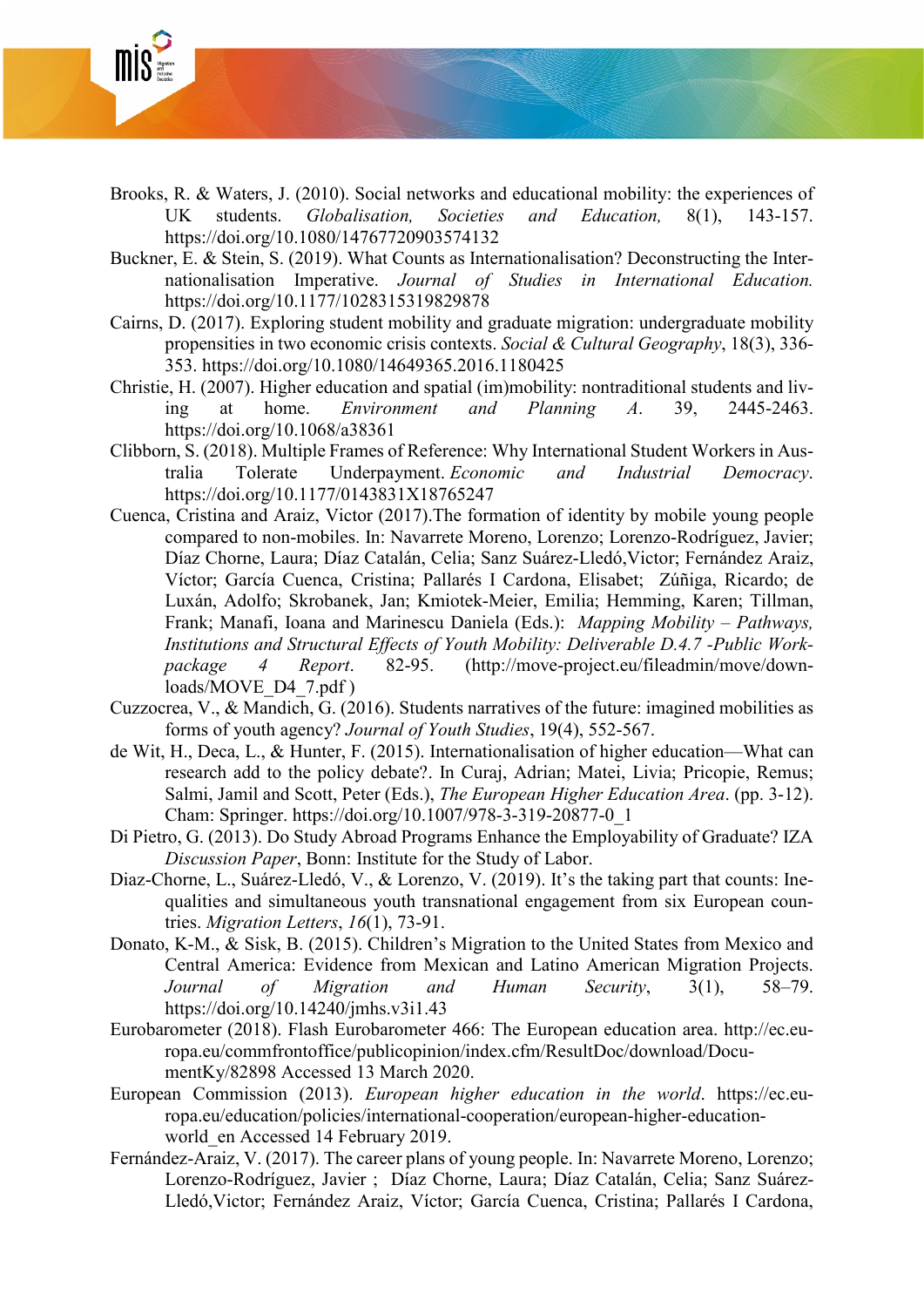

Elisabet; Zúñiga, Ricardo; de Luxán, Adolfo; Skrobanek,Jan; Kmiotek-Meier, Emilia; Hemming, Karen; Tillman, Frank; Manafi, Ioana and Marinescu Daniela (Eds.): *Mapping mobility – pathways, institutions and structural effects of youth mobility: Deliverable D.4.7 – Public Workpackage 4 Report.* 74-81. [\(http://move-project.eu/filead](http://move-project.eu/fileadmin/move/downloads/MOVE_D4_7.pdf)[min/move/downloads/MOVE\\_D4\\_7.pdf](http://move-project.eu/fileadmin/move/downloads/MOVE_D4_7.pdf) )

- Findlay, A., King, R., Stam, A., & Ruiz-Gelices, E. (2006). Ever Reluctant Europeans: The Changing Geographies of UK Students Studying and Working Abroad. *European Urban and Regional Studies*, 13(4), 291–318. [https://doi.org/10.1177/0969776406065429](https://doi.org/10.1177%2F0969776406065429)
- Glick Schiller, N. (2004). Transnationality. In Nugent, David. and Vincent, Joan (Eds.) *A Companion to the Anthropology of Politics. Malden*. (pp. 448-467). Oxford: Blackwell Publishing.
- Grob, U. (2009). Die Entwicklung Politischer Orientierungen Vom Jugend- Ins Erwachsenenalter – Ist Die Jugend Eine Spezifisch Sensible Phase in der politischen Sozialisation? In Helmut Fend, Fred Berger, and Urs Grob (Eds) *Lebensverläufe, Lebensbewältigung, Lebensglück: Ergebnisse Der LifE-Studie*, (pp. 329–372) Heidelberg: VS Verlag für Sozialwissenschaften.
- Haikkola, L. (2011). Making connections: Second-generation children and the transnational field of relations. *Journal of Ethnic and Migration Studies, 37*(8), 1201-1217. <https://doi.org/10.1080/1369183X.2011.590925>
- Hannam, K., Sheller, M., & Urry, J. (2006). Editorial: Mobilities, Immobilities and Moorings. *Mobilities*, 1(1), 1-22.<https://doi.org/10.1080/17450100500489189>
- Hemming, K., Tillmann, F., & Reißig, B (2016). Mapping mobility pathways, institutions and structural effects of youth mobility: D.2.4 Final work package report. [http://move-pro](http://move-project.eu/fileadmin/move/downloads/MOVE_D2_4.pdf)[ject.eu/fileadmin/move/downloads/MOVE\\_D2\\_4.pdf](http://move-project.eu/fileadmin/move/downloads/MOVE_D2_4.pdf) Accessed 13 March 2020.
- Herz, A., Díaz-Chorne, L., Díaz-Catalán, C., Alice, A., and Samuk, Ş. (2019): Are you mobile, too? The role played by social networks in the intention to move abroad among youth in Europe. *Migration Letters*, 16(1), 93-104.
- Harrison. N. (2015). Practice, problems and power in 'internationalisation at home': critical reflections on recent research evidence, *Teaching in Higher Education*, 20(4), 412-430, <https://doi.org/10.1080/13562517.2015.1022147>
- Heath, S. (2007). Widening the gap: Pre-university gap years and the economy of experience. *British journal of sociology of education*, 28(1), 89-103. <https://doi.org/10.1080/01425690600996717>
- Hoffman, D-M. (2003). Internationalisation at Home From the Inside: Non-Native Faculty and Transformation. *Journal of Studies in International Education*. 7(1), 77-93. <https://doi.org/10.1080/01425690600996717>
- Hurrelmann, K. (1990). Parents, Peers, Teachers and Other Significant Partners in Adolescence, *International Journal of Adolescence and Youth*, 2(3), 211-236, <https://doi.org/10.1080/02673843.1990.9747679>
- Jahr, V., & Teichler, U. (2007). 'Graduates' International Experience and Mobility'. In Ulrich Teichler (Eds.) *Careers of University Graduates. Views and Experiences in Comparative Perspectices*, (pp. 211–224) Dordrecht: Springer.
- Jaklič, A., & Paraskevi, K. (2015). Internationalisation at Home: Exploiting the Potential of the Non-nationals' and Expatriates' Community. *Entrepreneurial Business and Economics Review*, 3(4), 49-72.<https://doi.org/10.15678/EBER.2015.030404>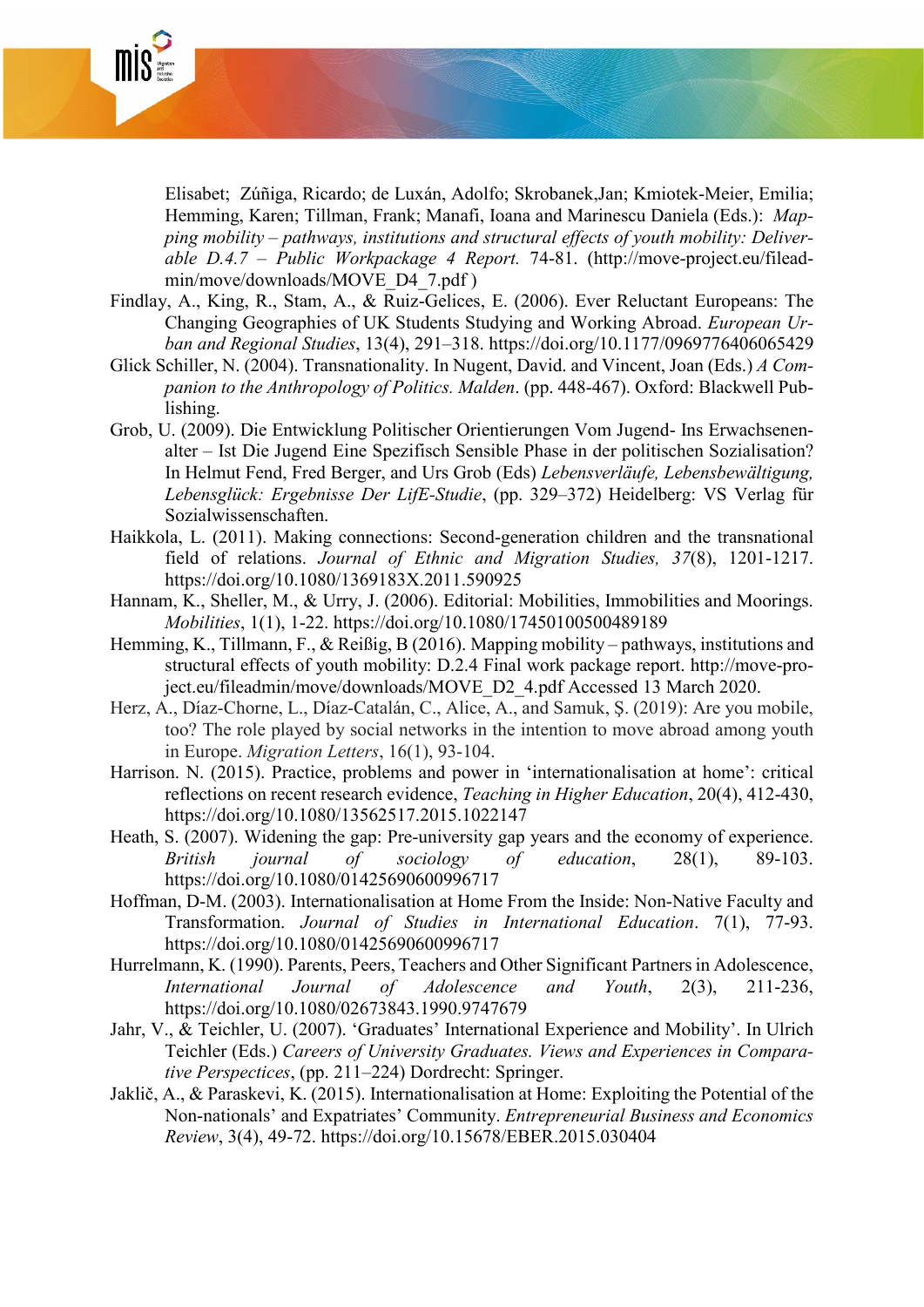

- Jon, J-E. (2013). Realizing Internationalisation at Home in Korean Higher Education: Promoting Domestic Students' Interaction with International Students and Intercultural competence. *Journal of Studies in International Education*, 17(4), 455-470. <https://doi.org/10.1177/1028315312468329>
- Jones, E., Coelen, R., Beelen, J., & de Wit, H. (2016). *Global and Local Internationalisation*. Rotterdam: Sense Publishers
- Joris, M., van den Berg, C., & van Ryssen, S. (2003). Home, but not Alone: Information and Communication Technology and Internationalisation at Home. *Journal of Studies in International Education*, *7*(1), 94–107. <https://doi.org/10.1177/1028315302250191>
- Kaufmann, V., Bergman, M. M., & Joye, D. (2004). Motility: mobility as capital. International *Journal of Urban and Regional Research*, 28(4), 745-756. <https://doi.org/10.1111/j.0309-1317.2004.00549.x>
- Kelly, M. (2013). "Interventions: Language competences for employability, mobility and growth", *European Journal of Language Policy*, 5 (2), 257-286.
- King, R., & Raghuram, P. (2013). International student migration. Special issue. *Population, Space and Place*, *19*(2), 127-222.
- King, R., Findlay, A., & Ahrens, J. (2010). '*International Student Mobility Literature Review Report to HEFCE*, and Co-Funded by the British Council, UK National Agency for Erasmus'. HEFCE: HEFCE
- King, R., Christou, A., & Ahrens, J. (2011). 'Diverse Mobilities': Second-Generation Greek-Germans Engage with the Homeland as Children and as Adults*. Mobilities*, 6(4), 483- 501.<https://doi.org/10.1080/17450101.2011.603943>
- King, R., & Ruiz-Gelices, E. (2003). 'International Student Migration and the European "Year Abroad": Effects on European Identity and Subsequent Migration Behaviour'. *International Journal of Population Geography*, 9, 229–252.
- Kmiotek-Meier, E. (2019). *Auslandsstudium an der Schwelle zum Erwachsenwerden. Ausgestaltung und Bedeutung des Auslandsaufenthaltes unter Credit- und Degree-Studierenden aus Luxemburg*. PhD diss., University of Luxembourg.
- Kmiotek-Meier, E., Karl, U., & Powell, J. J. W. (2020). 'Designing the (most) mobile university: The centrality of international student mobility in Luxembourg's higher education policy discourse'. *Higher Education Policy*, 33(1), 21–44. https://doi.org/10.1057/s41307-018-0118-4
- Knight, J. (2003). *Internationalisation: Developing an institutional self-portrait*. Readings for EOTU Project.
- Knight, J. (2004). Internationalisation remodelled: Definition, approaches, and rationales. *Journal of Studies in International Education*, 8(1), 5-31. [https://doi.org/10.1177/1028315303260832](https://doi.org/10.1177%2F1028315303260832)
- Lörz, M., & Krawietz, M. (2011). 'Internationale Mobilität und soziale Selektivität: Ausmaß, Mechanismen und Entwicklung herkunftsspezifischer Unterschiede zwischen 1990 und 2005', *Kölner Zeitschrift für Soziologie und Sozialpsychologie,* 63(2),185-205.
- Massey, D.S., Arango, J., Hugo, G., Kouaouci, A., Pellegrino, A., & Taylor, J-E. (1993). 'Theories of international migration: A review and appraisal'. *Population and Development Review*, 19(3), 431-466.
- Moskal, M. (2014). Polish migrant youth in Scottish schools: Conflicted identity and family capital. *Journal of Youth Studies*, 17(2), 279-291.
- Murphy-Lejeune, E. (2002). *Student Mobility and Narrative in Europe*. London: Routledge.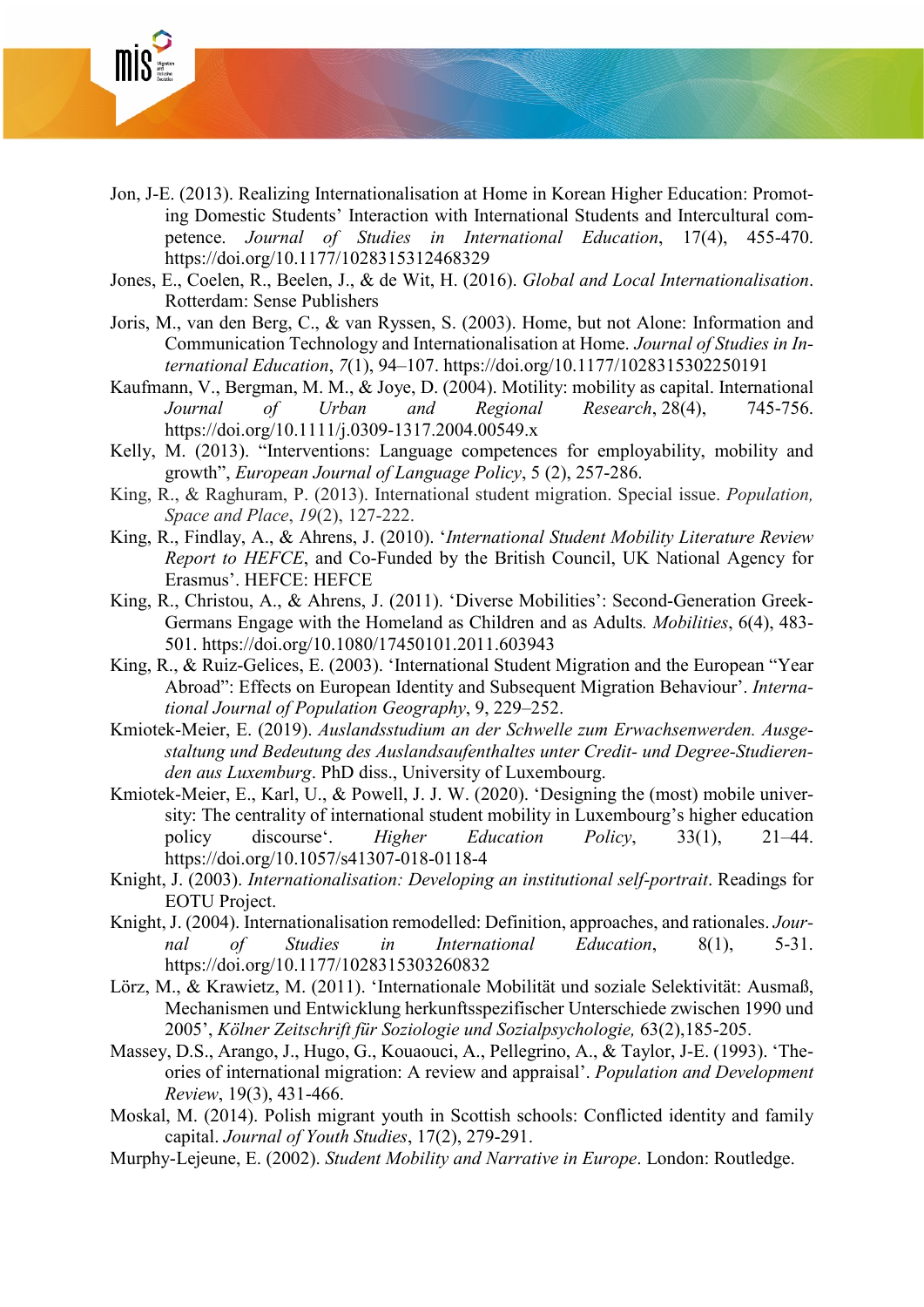

- Muxel, A. (2009). EU movers and politics: towards a fully-fledged European citizenship? In Recchi, E. and Favell, A. (Eds.)., *Pioneers of European integration: Citizenship and mobility in the EU*. (pp. 156-178) Cheltenham: Edward Elgar Publishing.
- Myers, G., Szerszynski, B., & Urry, J. (1999). C*osmopolitanism and Care in Everyday Lives*, Working Paper, CSEC, Linguistics, Sociology Depts, Lancaster University.
- Nilsson, B. (2003). Internationalisation at Home from a Swedish Perspective: The case of Malmö. *Journal of Studies in International Education*, 7(1), 27-40. [https://doi.org/10.1177/1028315302250178](https://doi.org/10.1177%2F1028315302250178)
- Oinonen, E. (2018). Under pressure to become–from a student to entrepreneurial self. *Journal of Youth Studies*, 21(10), 1-17.
- Otten, M. (2000). Impacts of cultural diversity at home. P. Crowther et al. Internationalisation at Home: A Position Paper. European Association for International Education/Academic Cooperation Association, IAK, IESEG, Nuffic, Katholieke Hogeschool Limburg and Malmo University, 15-20.
- Prieto-Flores, Ò., Feu, J., & Casademont, X. (2016). Assessing Intercultural Competence as a Result of Internationalisation at Home Efforts: A Case Study From the Nightingale Mentoring Program. *Journal of Studies in International Education*, *20*(5), 437–453. [https://doi.org/10.1177/1028315316662977](https://doi.org/10.1177%2F1028315316662977)
- Robertson, S., Harris, A., & Baldassar, L. (2018). Mobile transitions: A conceptual framework for researching a generation on the move. *Journal of Youth Studies*, 21(2), 203-217.
- Robson, S., Almeida, J., & Schartner, A. (2017). Internationalisation at home: Time for review and development? *European Journal of Higher Education*. <https://doi.org/10.1080/21568235.2017.1376697>
- Roman, M., Muresan, L. M., Manafi, I., & Marinescu, D. (2018). Volunteering as international mobility: Recent evidence from a post-socialist country. *Transnational Social Review*, 1-15.<https://doi.org/10.1080/21931674.2018.1509926>
- Ryan, L. (2011): Migrants' social networks and weak ties: Accessing resources and constructing relationships post-migration. *The Sociological Review*, 59(4), 707-724.
- Ryan, L., Sales, R., Tilki, M., & Siara, B. (2009). Family strategies and transnational migration: Recent polish migrants in London. *Journal of ethnic and migration studies*, 35(1), 61- 77.
- Suspitsyna, T. (2013). Socialization as sensemaking: A semiotic analysis of international graduate students' narratives in the USA. *Studies in Higher Education*, 38(9), 1351-1364. <https://doi.org/10.1080/03075079.2011.629343>
- Szerszynskiand, B., & Urry, J. (2002). Cultures of Cosmopolitanism. *The Sociological Review*, 50(4), 455–481.doi:10.1177/003802610205000401
- Teichler, U. (2017). Internationalisation Trends in Higher Education and the Changing Role of International Student Mobility. *Journal of international Mobility*, 5(1), 177-216. <https://doi.org/10.3917/jim.005.0179>
- Tran, L. (2012). Internationalisation of Vocational Education and Training: An Adaptive Curve for Teachers and Learners. *Journal of Studies in International Education*, 17(4), 455- 470. [https://doi.org/10.1177/1028315312469987](https://doi.org/10.1177%2F1028315312469987)
- Thiel, M. (2016). *European identity and culture: Narratives of transnational belonging*. London: Routledge.
- Thomas, A. (2008). *Kulturvergleichende Psychologie*. Göttingen: Hogrefe.
- Turunen, H. & Nummela, N. (2017). Internationalisation at home: The internationalisation of location-bound service SMEs. *Journal of International Entrepreneurship*, 15, 36-54. https://doi.org/10.1007/s10843-016-0179-7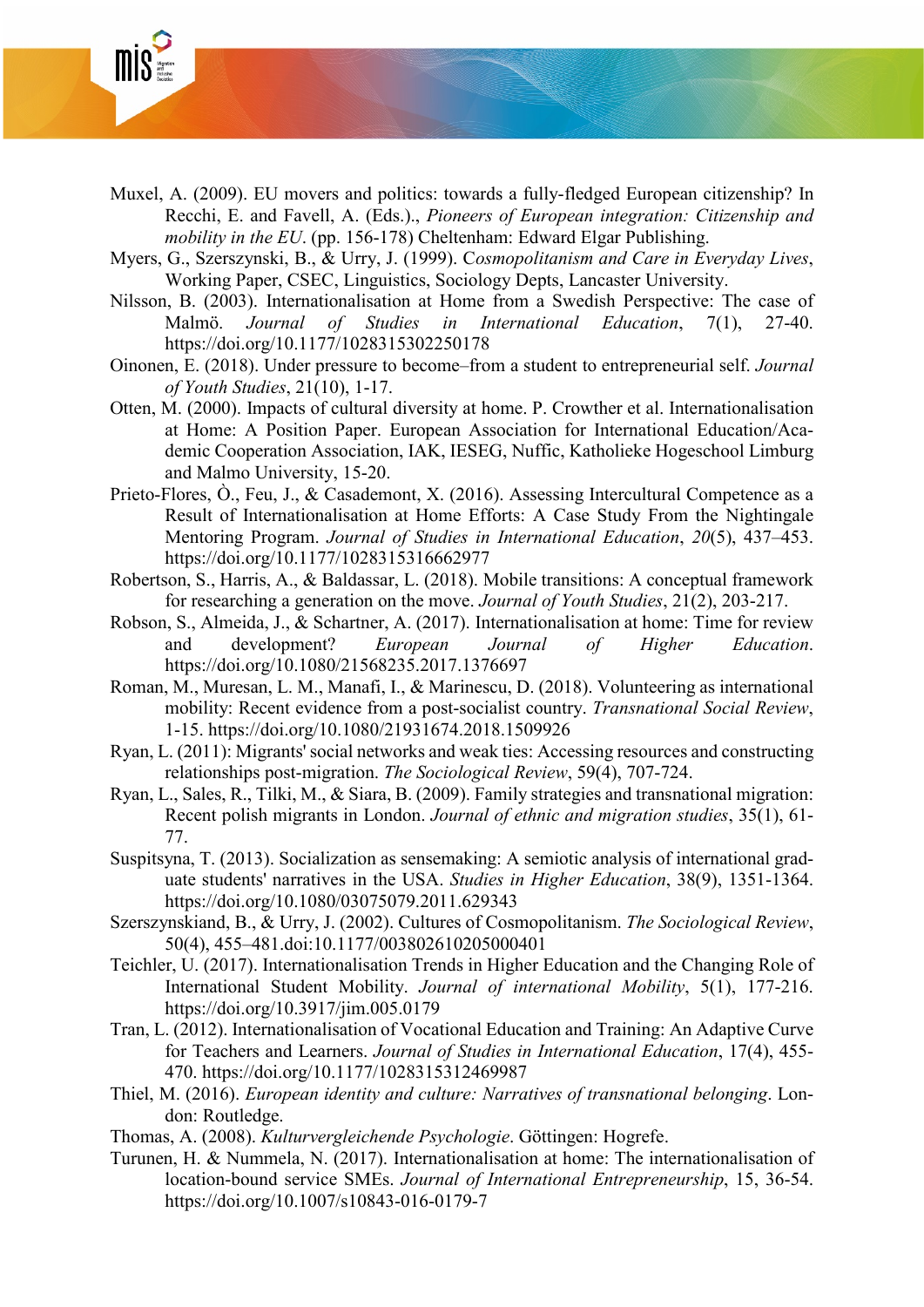

- Van der Velde, M., & Van Naerssen, T. (2011). People. Border, trajectories: An approach to cross-border mobility and immobility in and to the European Union. *Area*, 43(2), 218- 224.<https://doi.org/10.1111/j.1475-4762.2010.00974.x>
- Van Mol, C., & Timmerman, C. (2014). Should I Stay or Should I Go? An Analysis of the Determinants of Intra-European Student Mobility. *Population, Space and Place*, 20, 465–479.<https://doi.org/10.1002/psp.1833>
- Van Mol, C. (2017). Do employers value international study and internships? A comparative analysis of 31 countries. *Geoforum*, 78, 52-60. [https://doi.org/10.1016/j.geofo](https://doi.org/10.1016/j.geoforum.2016.11.014)[rum.2016.11.014](https://doi.org/10.1016/j.geoforum.2016.11.014)
- Van Mol, C., Snel, E., Hemmerechts, K., & Timmerman, C. (2018). Migration aspirations and migration cultures: A case study of Ukrainian migration towards the European Union. *Population, space and place*, 24(5), e2131.
- Wächter, B. (2003). An introduction: Internationalisation at Home in Context. *Journal of Studies in International Education*, 7(1), 5-11. [https://doi.org/10.1177/1028315302250176](https://doi.org/10.1177%2F1028315302250176)
- Wang, L. K. (2016). The Benefits of in-betweenness: return migration of second-generation Chinese American professionals to China, *Journal of Ethnic and Migration Studies*, 42(12), 1941-1958.<https://doi.org/10.1080/1369183X.2016.1139447>
- Waters, J., & Leung, M. (2013). Immobile transnationalisms? Young people and their in situ experiences of 'international' education in Hong Kong. *Urban Studies*, 50(3), 606-620. [https://doi.org/10.1177/0042098012468902](https://doi.org/10.1177%2F0042098012468902)
- Watkins, H., & Smith, R. (2018). Thinking Globally, Working Locally: Employability and Internationalisation at Home. *Journal of Studies in International Education*, 22(3), 210– 224. [https://doi.org/10.1177/1028315317751686](https://doi.org/10.1177%2F1028315317751686)
- Weichbrodt, M. (2014). Learning mobility: High-school exchange programs as a part of transnational mobility. *Children's Geographies*, 12(1), 9-24.
- Wiers-Jenssen, J. (2011). Background and Employability of Mobile vs. Non-Mobile Students. *Tertiary Education and Management*, 17(2), 79-100.
- Wise, A. & Velayutham, S. (2008). Second-Generation Tamils and Cross-Cultural Marriage: Managing the Translocal Village in a Moment of Cultural Rupture, *Journal of Ethnic and Migration Studies*, 34(1), 113-131.<https://doi.org/10.1080/13691830701708718>
- Yemini, M. (2015). Internationalisation discourse hits the tipping point. Perspectives: *Policy and Practice in Higher Education*, 19, 19-22.
- Yoon, K. (2014). Transnational youth mobility in the neoliberal economy of experience. *Journal of Youth Studies*, 17(8), 1014-1028.<https://doi.org/10.1080/13676261.2013.878791>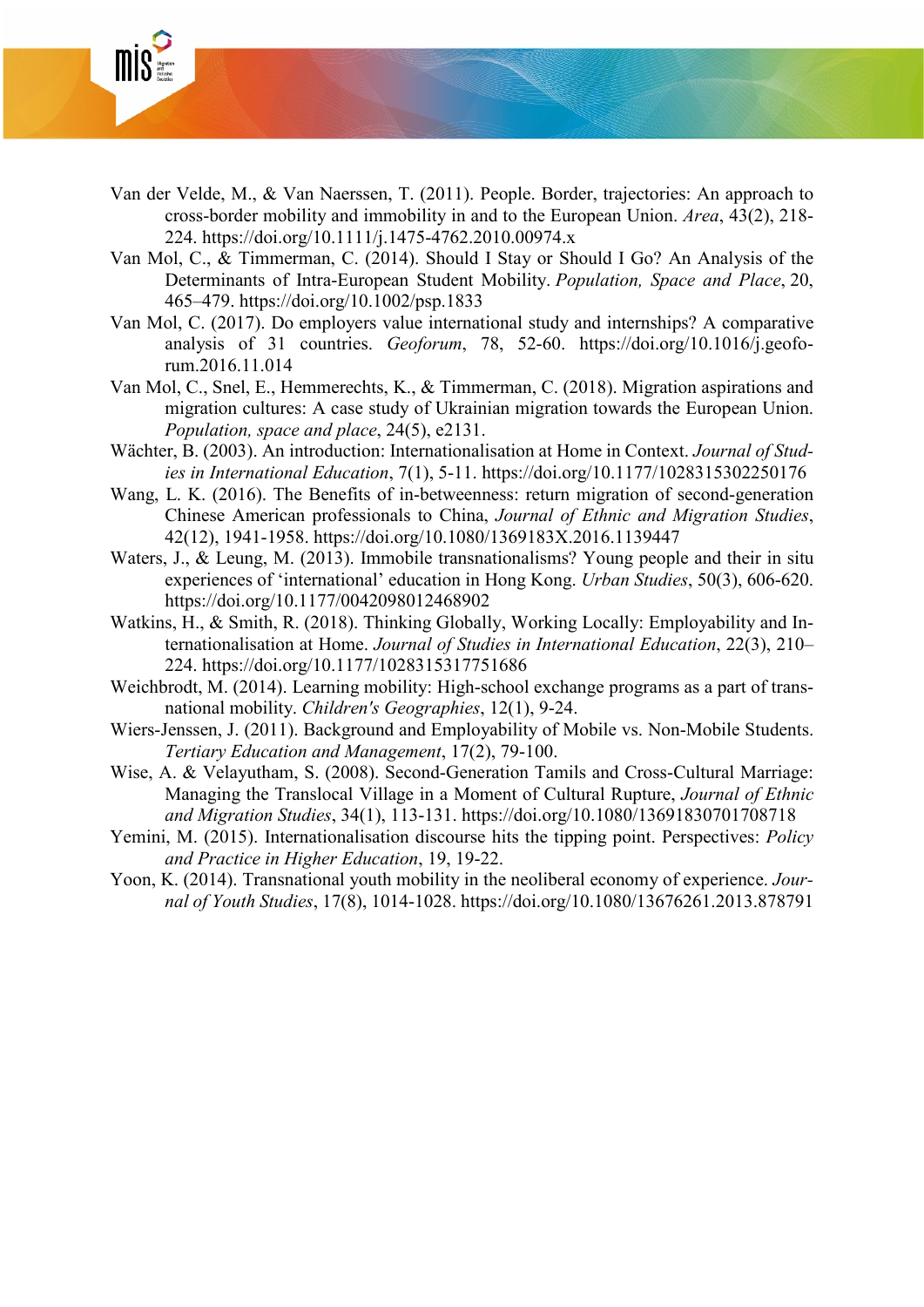## **7. Appendix**

## *Table A1*

 $mis^2 =$ 

| Variables                      | N    | Mean | Std. Dev |
|--------------------------------|------|------|----------|
| Female                         | 3431 | 0.54 | 0.50     |
| Age: From 18 to 24             | 3431 | 0.60 | 0.49     |
| <b>Tertiary Education</b>      | 3431 | 0.35 | 0.48     |
| Mother with Tertiary Education | 3431 | 0.25 | 0.44     |
| <b>Multiple Nationality</b>    | 3429 | 0.05 | 0.21     |
| Siblings studied abroad        | 2990 | 0.12 | 0.32     |
| Friends studied abroad         | 3251 | 0.45 | 0.50     |
| Friends did exchange study     | 3238 | 0.50 | 0.50     |
| Mobile family background       | 3270 | 0.25 | 0.43     |
| Identified with the World      | 3431 | 0.37 | 0.48     |
| More than 5 times abroad       | 3431 | 0.25 | 0.43     |
| Hungary                        | 3431 | 0.21 | 0.41     |
| Luxembourg                     | 3431 | 0.09 | 0.28     |
| Norway                         | 3431 | 0.18 | 0.37     |
| Romania                        | 3431 | 0.19 | 0.39     |
| Spain                          | 3431 | 0.16 | 0.37     |
| Germany                        | 3431 | XX   | XX       |

| Variables (n)                           | Category   | % per category |
|-----------------------------------------|------------|----------------|
| Gender $(n=3431)$                       | Female     | 54 %           |
|                                         | Male       | $46\%$         |
| Age $(n=3431)$                          | 18 to 24   | 60 %           |
|                                         | 25 to 29   | 40 %           |
| Tertiary education $(n=3431)$           | yes        | 35 %           |
|                                         | no         | $65\%$         |
| Mother with Tertiary Education (n=3431) | yes        | $25\%$         |
|                                         | no         | $75\%$         |
| Multiple Nationality (n=3429)           | yes        | $5\%$          |
|                                         | no         | $95\%$         |
| Siblings studied abroad $(n=2990)$      | yes        | $12\%$         |
|                                         | no         | 88 %           |
| Friends studied abroad $(n=3251)$       | yes        | $45\%$         |
|                                         | no         | 55 %           |
| Friends did exchange study $(n=3238)$   | yes        | 50 %           |
|                                         | no         | 50 %           |
| Mobile family background $(n=3270)$     | yes        | 25 %           |
|                                         | no         | $75\%$         |
| Identified with the World $(n=3431)$    | yes        | $37\%$         |
|                                         | no         | 63 %           |
| More than 5 times abroad $(n=3431)$     | yes        | $25\%$         |
|                                         | no         | 75 %           |
| Country of origin $(n=3431)$            | Hungary    | 21 %           |
|                                         | Luxembourg | $9\%$          |
|                                         | Norway     | 18 %           |
|                                         | Romania    | $19\%$         |
|                                         | Spain      | $16\%$         |
|                                         | Germany    | $17\%$         |